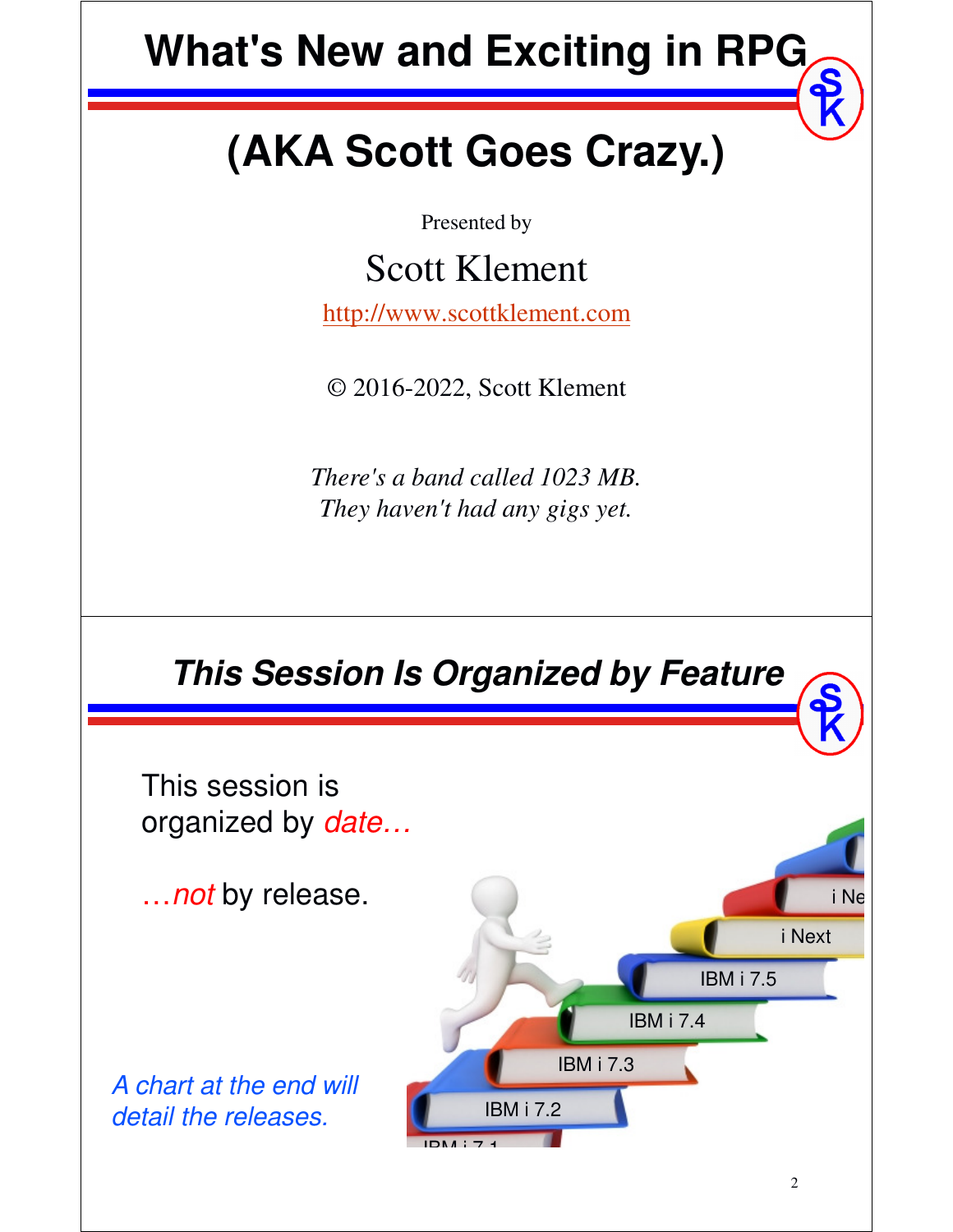# *IBM No Longer Waits For Next Release*

#### This is really, really cool!

- Prior to IBM i 7.1 ("V7R1") to get new RPG feature, you waited for next release.
- Couldn't install it right away? Had to wait longer.
- Needed to support both newer and older releases? Wait longer.
- Could be 5+ years before you could use a feature you wanted.

#### This is no longer true!

- Starting with Open Access (should've been a 7.2 feature) most new stuff is available on all supported releases!
- Fully free format
- DATA-INTO
- Nested Data Structures

#### *Is This Good Or Bad?*

Definitely good for developers?

especially software companies.

#### Does it look bad for IBM?

- why should people update releases?
- do people perceive IBM's RPG commitment as "less"?

For this reason, IBM holds back at least some of the updates to the next release.



3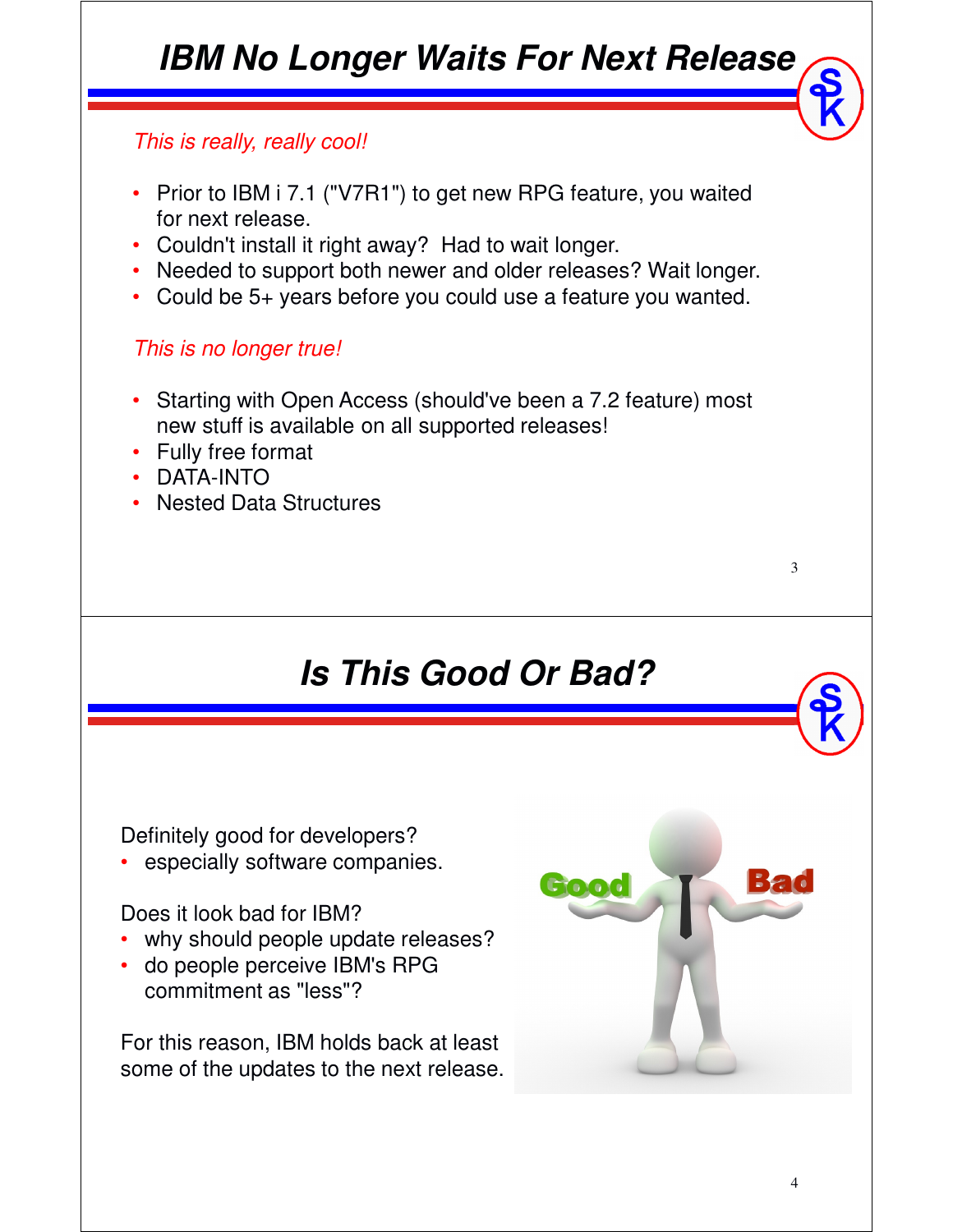#### *Support in SEU*

**There is none.**

#### SEU has not had updates since the release of IBM i 6.1 **That was March 21 2008!**

Use the current version of RDi, or a 3<sup>rd</sup> party tool:

**IBM Rational Developer for i (RDi)** • **https://www.ibm.com/support/pages/rational-developer-i-download**

**MiWorkplace (Remain Software):** • https://remainsoftware.com/miworkplace-development-environment-ibm-i **VS Code (open source, cross-platform):**

- VS Code IDE:
- https://code.visualstudio.com/ • Main IBM i:
- https://marketplace.visualstudio.com/items?itemName=HalcyonTech Ltd.code-for-ibmi
- RPGLE Language Tools:<br>https://marketplace.visualstudio.com/ite visualstudio.com/items?itemName=HalcyonTech Ltd.vscode-rpgle

#### *SND-MSG*

(Spring 2022) in 7.5, PTF for 7.4, 7.3

- SND-MSG opcode lets you send program messages from RPG (like SNDPGMMSG from CL)
- Defaults to an \*INFO message but can also be \*ESCAPE.
- Other types (\*DIAG, \*STATUS, \*COMP) are not currently supported.
- The %MSG BIF is used to control the msg id/msg file.
- Default for \*INFO is no message id, \*ESCAPE is CPF9898
- The %TARGET BIF can be used to control which call stack entry the message is sent to. It allows \*SELF or \*CALLER, plus an optional stack count.

```
// these send *INFO messages that will appear in the job log
SND-MSG 'Program MSGSFL1 has started.';
SND-MSG *INFO 'This works the same, *INFO is the default.';
SND-MSG *INFO %MSG( 'CPF9898'
                  : '*LIBL/QCPFMSG'
                  : 'This uses a message from a MSGF');
// This sends an *ESCAPE message to 1 call stack prior to the caller
// (aka the "caller's caller")
SND-MSG *ESCAPE %MSG('CPF2105': 'QCPFMSG': 'SNDMSG1 *LIBL PGM')
               %TARGET(*CALLER:1);
```
5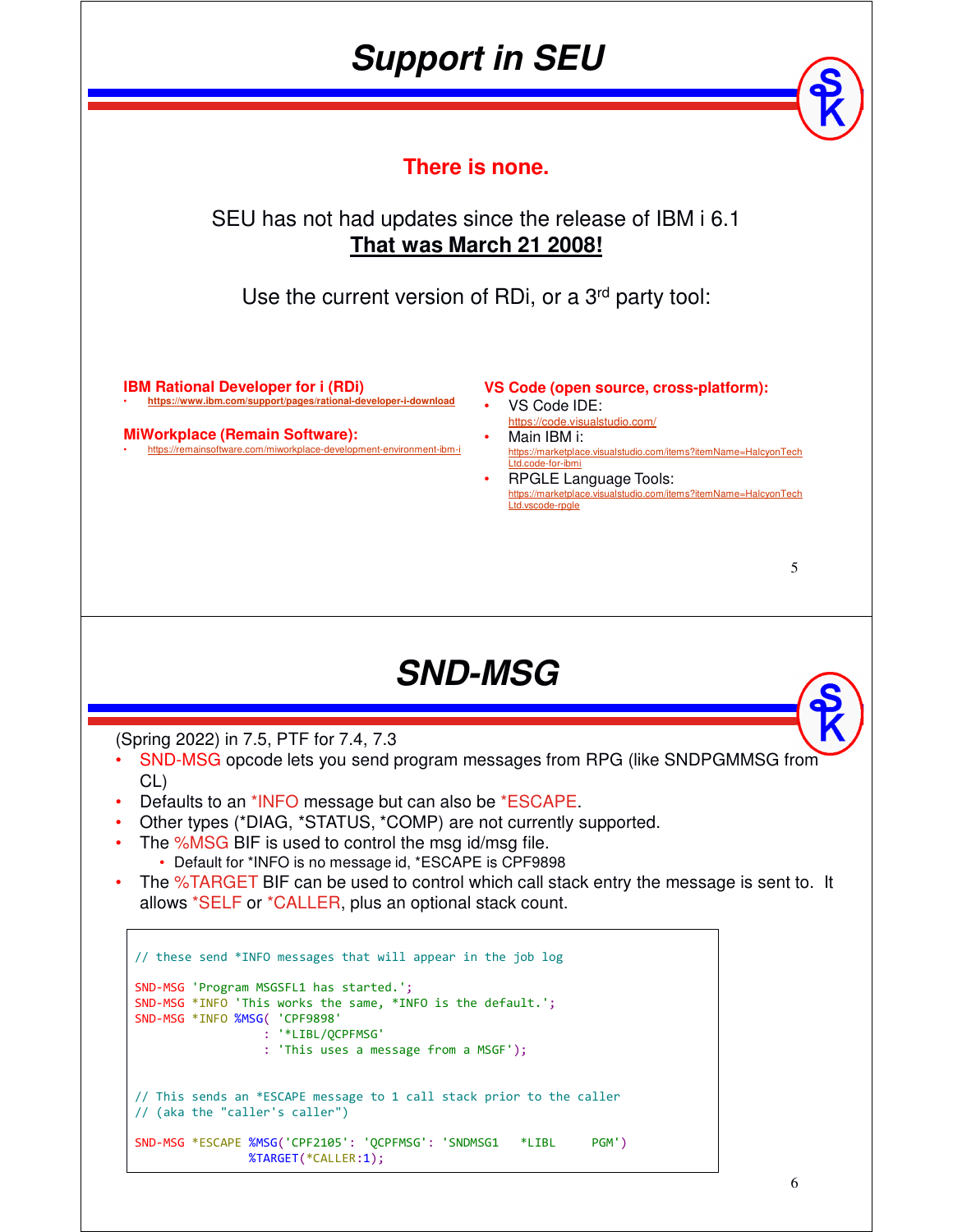#### *SND-MSG with MSGSFL*

One common use of sending messages in RPG (aside from reporting errors and putting information in the job log) is to load a "message subfile" (DDS MSGSFL)

| **free                               | A              |               | DSPSIZ(*DS3)     |
|--------------------------------------|----------------|---------------|------------------|
| ctl-opt DFTACTGRP(*NO) ACTGRP(*NEW); | A              | R MSGSFL      |                  |
|                                      | A              |               | <b>SFL</b>       |
| dcl-f MSGSFL4D workstn;              | A              |               | SFLMSGRCD(15)    |
|                                      | A              | <b>MSGKEY</b> | <b>SFLMSGKEY</b> |
| dcl-ds sds PSDS;                     | A              | <b>PGMO</b>   | SFLPGMO(10)      |
| PgmQ *proc;                          | $A^*$          |               |                  |
| $end-ds$ ;                           | A              | R MSGCTL      |                  |
|                                      | A              |               | SFLCTL (MSGSFL)  |
| $dcl-s$ num packed $(4: 0);$         | A              |               | <b>SFLDSP</b>    |
|                                      | A              |               | <b>SFLDSPCTL</b> |
| snd-msg 'This is a test message'     | A              |               | <b>SFLINZ</b>    |
| %target(PGMQ);                       | A N99          |               | <b>SFLEND</b>    |
|                                      | $\overline{A}$ |               | SFLSIZ(20)       |
| write msgctl;                        | A              |               | SFLPAG(5)        |
| exfmt msgscn1;                       | A              | <b>PGMO</b>   | SFLPGMQ(10)      |
|                                      | A              | R MSGSCN1     |                  |
| $*inlr = *on;$                       | A              |               | <b>OVERLAY</b>   |

7

#### *ON-EXCP*

(Spring 2022) in 7.5, PTF for 7.4, 7.3

• ON-EXCP opcode works together with MONITOR to let you monitor for specific exception messages (similar to MONMSG in CL)

```
dcl-pr QCMDEXC extpgm;
  command char(32767) const;
  length packed(15: 5) const;
 igc char(3) const options(*nopass);
end-pr;
dcl-s cmd varchar(200);
cmd = 'CHKOBJ OBJ(LLLL/FFFF) OBJTYPE(*FILE)';
cmd = %scanrpl('LLLL': %trim(Library): cmd);
cmd = %scanrpl('FFFF': %trim(File) : cmd);
monitor;
  QCMDEXC(cmd: %len(cmd));
on-excp 'CPF9801';
 // file wasn't found
on-excp 'CPF9810';
 // library wasn't found
endmon;
```

```
monitor;
 QCMDEXC(cmd: %len(cmd));
on-excp 'CPF9801': 'CPF9810';
 // Either the library or the file wasn't found
endmon;
```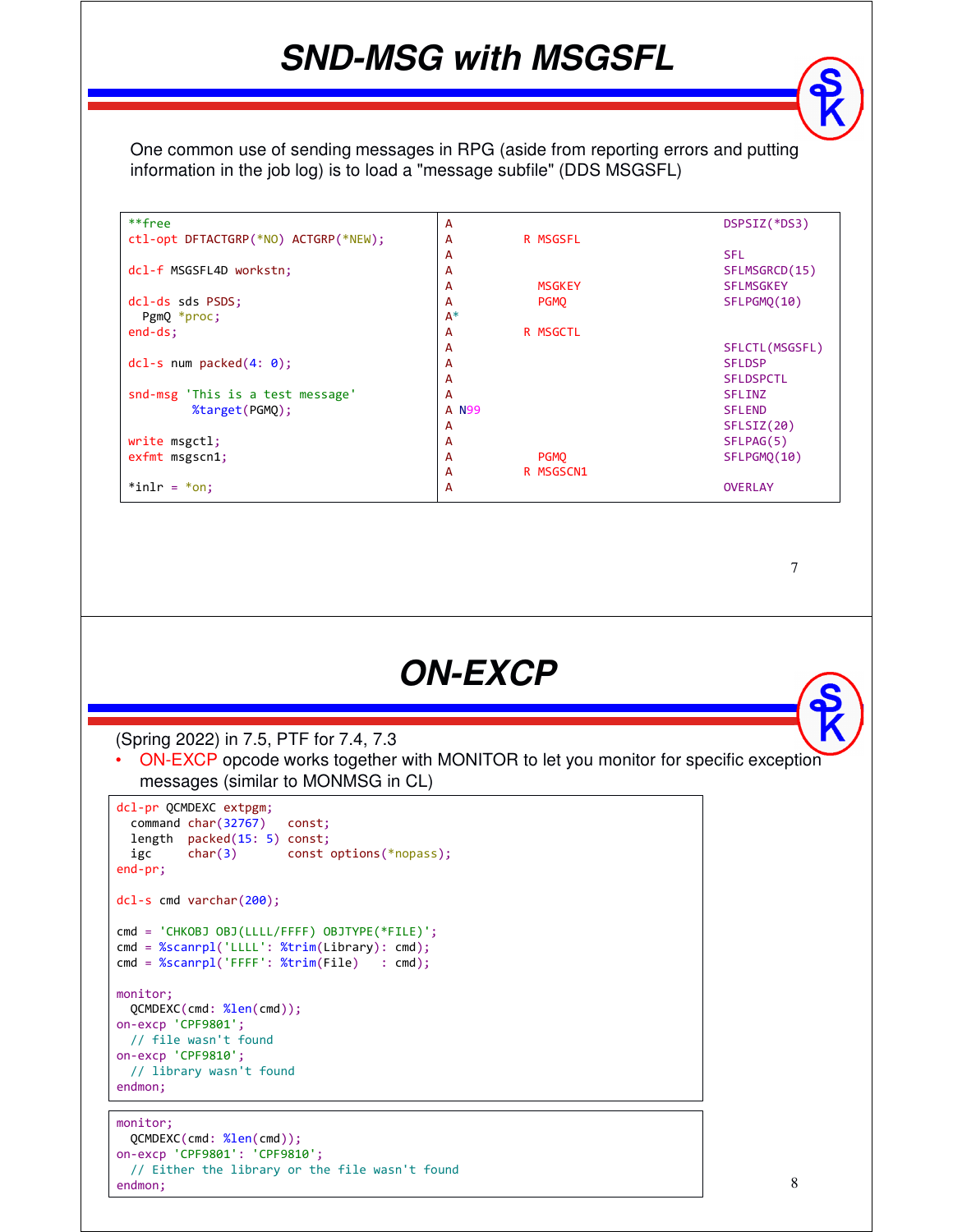#### *SND-MSG and ON-EXCP Together*

Naturally, you can use SND-MSG to send messages that you trap with ON-EXCP. For example, you can use SND-MSG to report errors from a subprocedure.

```
dcl-proc getCustomerName;
```

```
dcl-pi *n varchar(30);
 CustNo packed(7: 0) value;
end-pi;
dcl-f custmastp disk usage(*input) static;
dcl-ds custrec likerec(custmastr:*input);
chain CustNo custmastp custrec;
if not %found;
 snd-msg *ESCAPE 'Customer not found'; // Default for *ESCAPE is CPF9898
else;
 return %trim(custrec.csName);
endif;
```
end-proc;

#### monitor;

```
name = getCustomerName(custNo);
  // got the name!
on-excp 'CPF9898';
 // customer wasn't found
endmon;
```
9

#### *%MAXARR / %MINARR*

(Fall 2021) in 7.5, PTF for 7.4, 7.3

• %MAXARR and %MINARR BIFs return the index to the maximum/minimum array elements

```
dcl-s arr char(1) dim(5);
dcl-s highest int(10);
arr(1) = 'A';arr(2) = 'Z';arr(3) = 'B';
arr(4) = 'Y';arr(5) = 'C';highest = %MAXARR(arr); // highest = 2
msg = 'The index with the highest value: '
   + %char(highest);
dcl-s inv_amt packed(9: 2) dim(3);
dcl-s lowest int(10);
dcl-s highest int(10);
inv\_amt(1) = 27700.95;inv\_amt(2) = 12345.67;inv\_amt(3) = -4;lowest = %MINARR(inv_amt);
msg = 'Lowest total invoice: ' + %char(inv_amt(lowest));
```

```
highest = %MAXARR(inv_amt);
msg = 'Highest total invoice: ' + %char(inv_amt(highest));
```

```
ctl-opt datfmt(*usa);
dcl-s birth_date date dim(4);
dcl-s lowest int(10);
birth_date(1) = d'07/04/1999';
birth\_date(2) = d'01/02/2000';\text{birth} date(3) = d'05/19/1967';
birth_date(4) = d'09/30/2021';
```

```
lowest = %MINARR(birth_date);
msg = 'Oldest birth:+ %char(birth_date(lowest));
```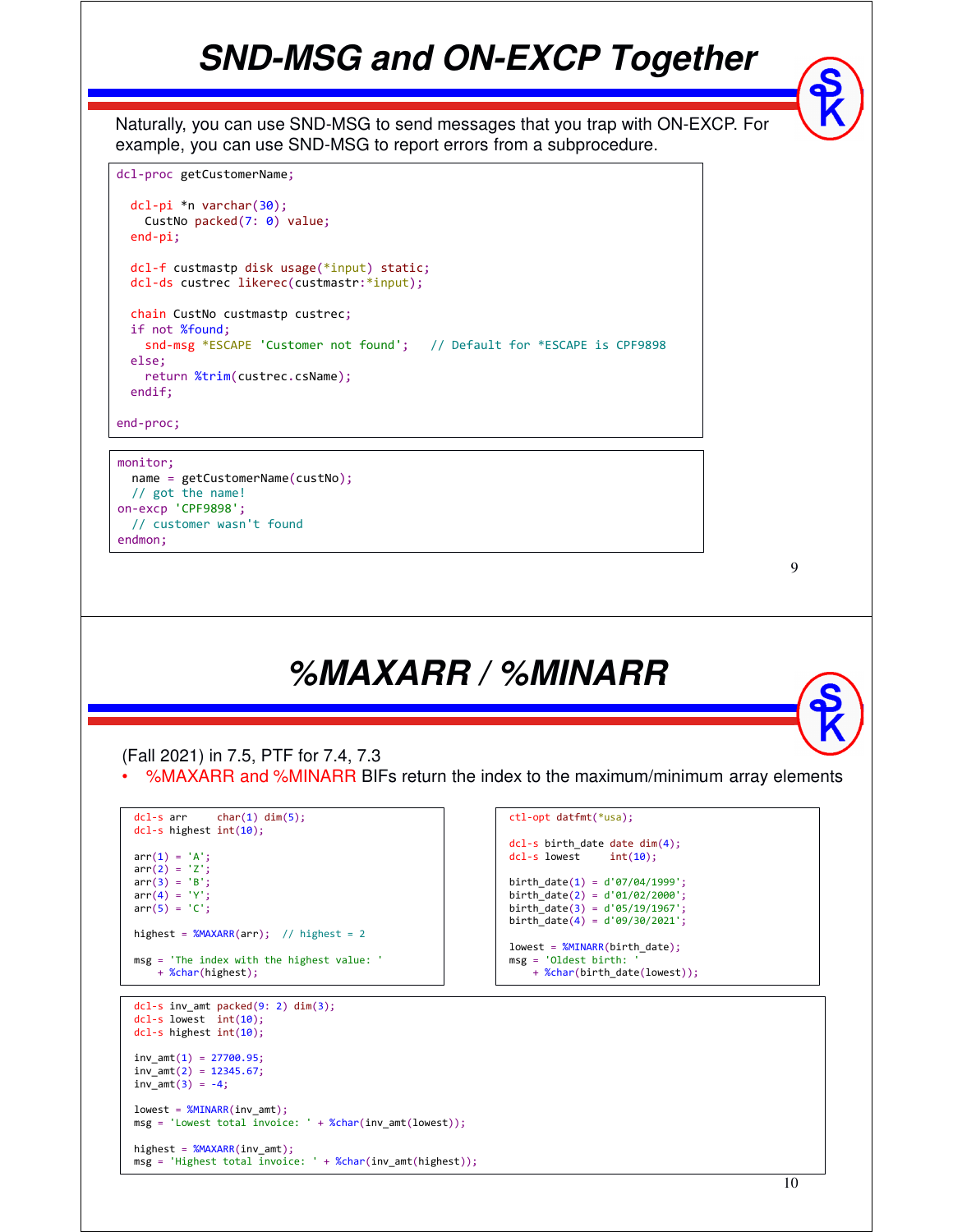#### *SORTA With Multiple Fields*

(Fall 2021) in 7.5, PTF for 7.4, 7.3

• %FIELDS BIF allows you to sort an array by multiple subfields with SORTA

```
dcl-ds Employee qualified dim(3);
 name char(20);
 dept char(12);
 state char(2);
end-ds;
Employee(1).name = 'Klement, Scott'; // will be second (Development, WI)
Employee(1).dept = 'Development';
Employee(1).state = 'WI';Employee(2).name = 'Russo, David'; // will be first (Development, OH)
Employee(2).dept = 'Development';Employee(2).state = 'OH';
Employee(3).name = 'Seage, Emily'; // will be third (Support, MS)
Employee(3).dept = 'Support';Employee(3).state = 'MS';
sorta Employee %fields(dept: state: name);
```
11

#### *DEBUG(\*CONSTANTS)*

(Fall 2021) in 7.5, PTF for 7.4, 7.3

• DEBUG(\*CONSTANTS) is a CTL-OPT (or H-spec) keyword that lets you view the values of constants while debugging.

```
Line 118
            Column<sub>1</sub>
                        Insert
       ....+....1.....+....2.....+....3....+.....4...
 000100 ** free
 000102 ctl-opt dftactgrp(*no) debug(*constants)
                                              datfmt(*usa);
      ----- 115 lines exclud<del>ed</del>
Ð
 000219 dcl-proc DebugConst;
 000220
         dcl-s msg
 000221
                       char(52);000222
        dcl-c SALES TAX 0.055;
 000223
        dcl-s Amount packed(9: 2);
        dcl-s Total packet(9: 2);
 000224
 000225
 000227
          Amount = 43.50;
 000228
          Total = Amount + (Amount * SALES TAX);000229
                                           SALES_TAX = 0.055000231
          dsply msg;
 000232
 000235 end-proc;
```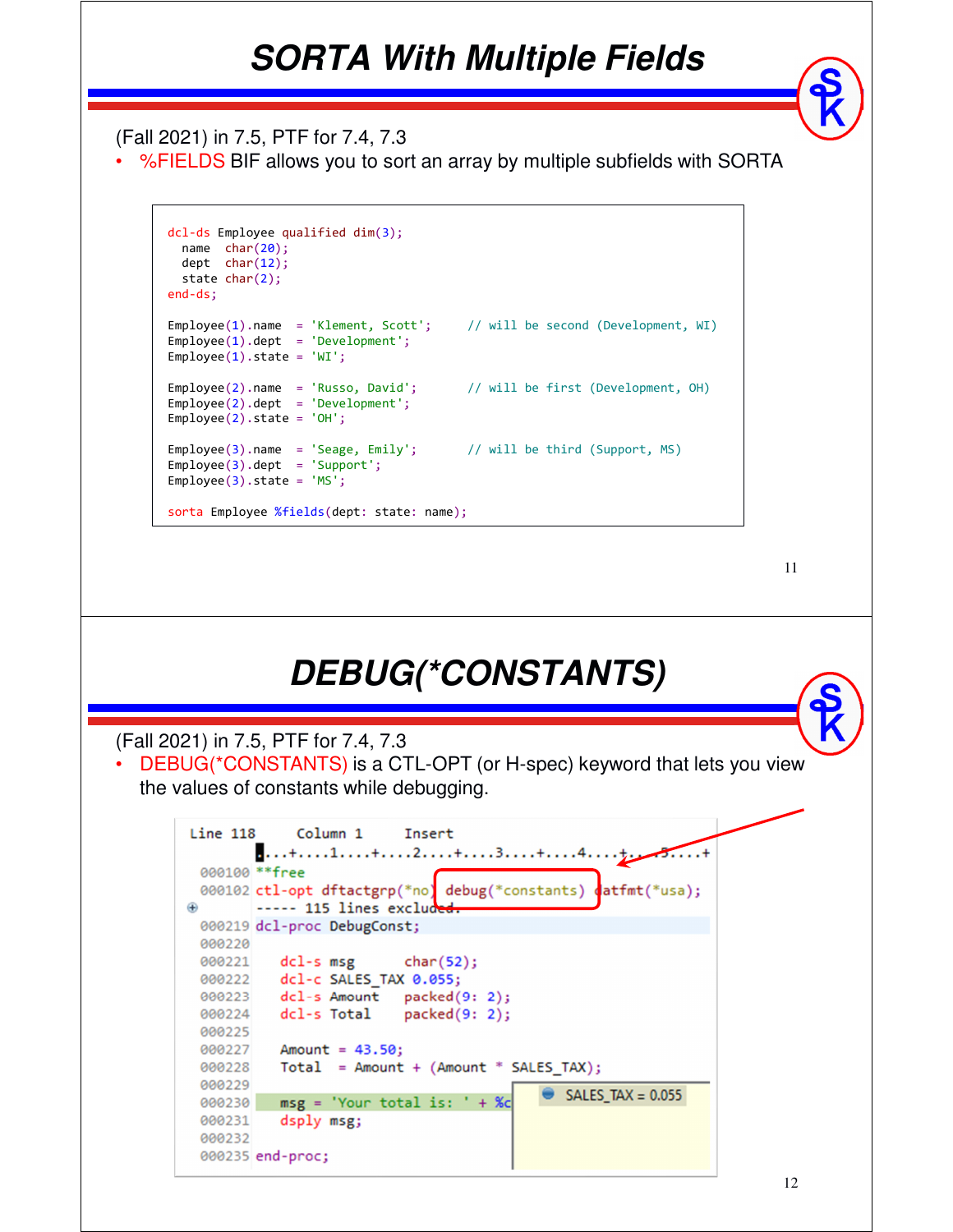#### *%UPPER and %LOWER*

(Spring 2021) in 7.5, PTF for 7.4, 7.3

- %UPPER built-in function converts a string to uppercase
- %LOWER built-in function converts a string to lowercase
- Optional second parameter specifies the start position within the string
- Works with international characters, too. (So is better than %XLATE!)

```
myString = 'mIxEdcaSe';
myString = %lower(myString);
// myString is now 'mixedcase'
upperCase = %upper(myString);
// upperCase is now 'MIXEDCASE'
titleCase = %lower(upperCase:2);
// titleCase is now 'Mixedcase'
```
13

# *EXPROPTS(\*STRICTKEYS)*

(Spring 2021) in 7.5, PTF for 7.4, 7.3

• EXPROPTS(\*STRICTKEYS) CTL-OPT (H-spec) keyword requires the length, ccsid, and decimal places to match (or be smaller than) that of the database

ctl-opt EXPROPTS(\*STRICTKEYS);

```
dcl-f PRODP disk keyed; // key is packed(7, 0)
```

```
dcl-s itemno packed(7: 1);
```
 $itemno = 953.5;$ chain (itemno) PRODP;

```
RNF0203: KEY NUMBER 1 DOES NOT MEET THE RULES FOR 
EXPROPTS(*STRICTKEYS). REASON: DECIMALS.
```
Without EXPROPTS(\*STRICTKEYS) the above would compile and would retrieve record with key=953 despite that the key shouldn't have decimal places.

With \*STRICTKEYS, it won't compile.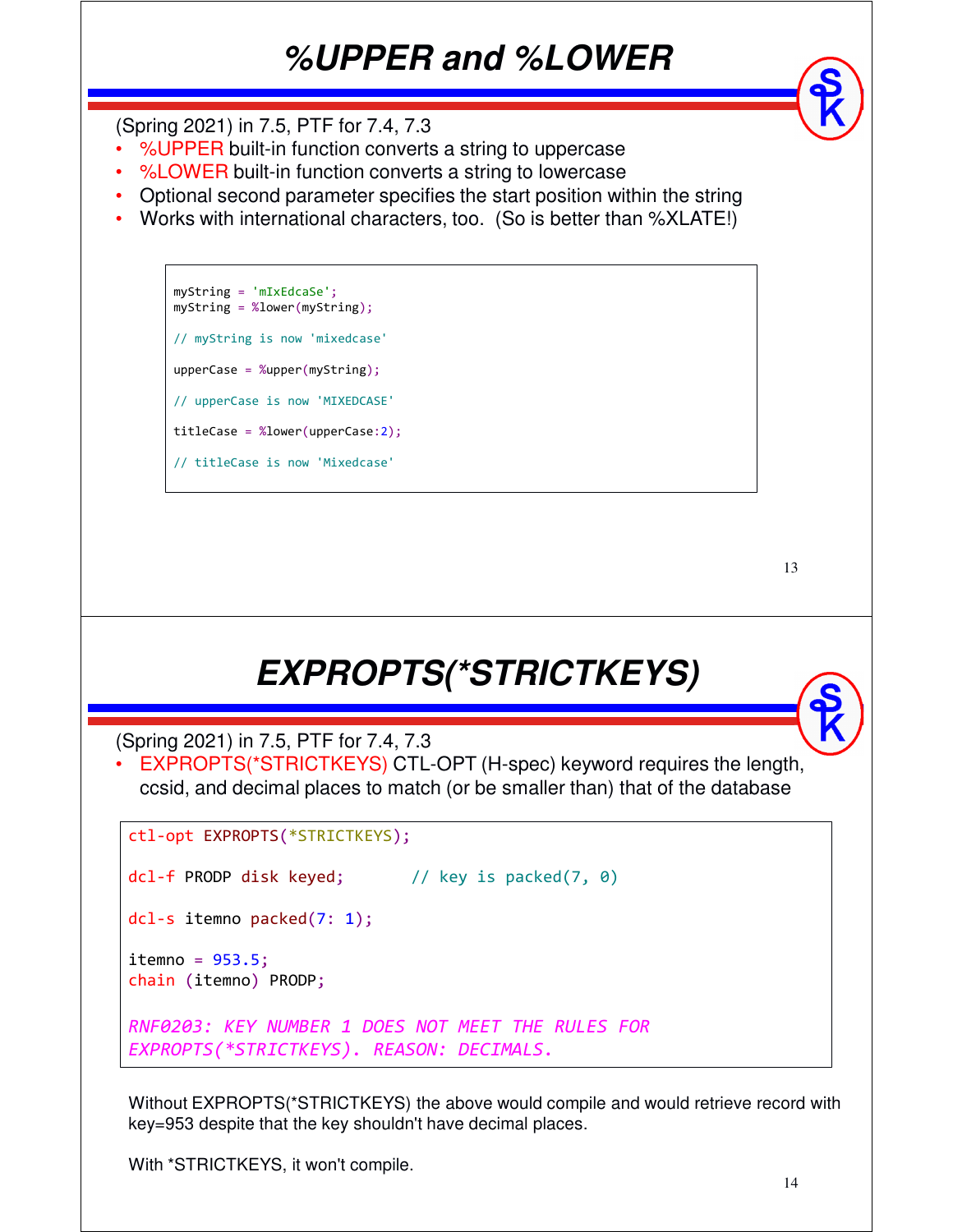#### *%SPLIT*

(Spring 2021) in 7.5, PTF for 7.4, 7.3

- %SPLIT built-in function splits a string when a given substring is found.
- The result is an array of strings

```
dcl-ds invoice qualified;
 name varchar(30) inz('unused');
 amount packet(9: 2) inz(-1);end-ds;
dcl-s record varchar(200) inz('Acme Foods Inc | 4502.60');
dcl-s array varchar(50) dim(2);
array = %split(record:');
invoice.name = array(1);invoice.annotation = %dec(array(2):9:2);
```
In this example, two fields are stored in one string, separated by the pipe character. %Split is used to split them into two array elements, which can then be assigned to separate fields in a data structure.

| I<br>۰.<br>٠ |
|--------------|
|              |

```
FOR-EACH
(Fall 2020) in 7.5, PTF for 7.4, 7.3
```
• FOR-EACH loop opcode

Loops through all of the elements in an array. Can be used together with %SUBARR

```
total = 0;
for x = 1 to %elem(invoices);
 total += invoices(x). amount;
endfor;
```

```
total = \theta;
for x = 1 to numLoaded;
 total += invoices(x). amount;
endfor;
```
#### Old way (FOR loop) New way (FOR-EACH loop)

```
total = 0;
for-each invoice in invoices;
  total += invoice.amount;
endfor;
```
#### Old way (FOR loop) New way (FOR-EACH loop)

```
total = 0;for-each invoice in %subarr(invoices: 1: numLoaded);
 total += invoice.amount;
endfor;
```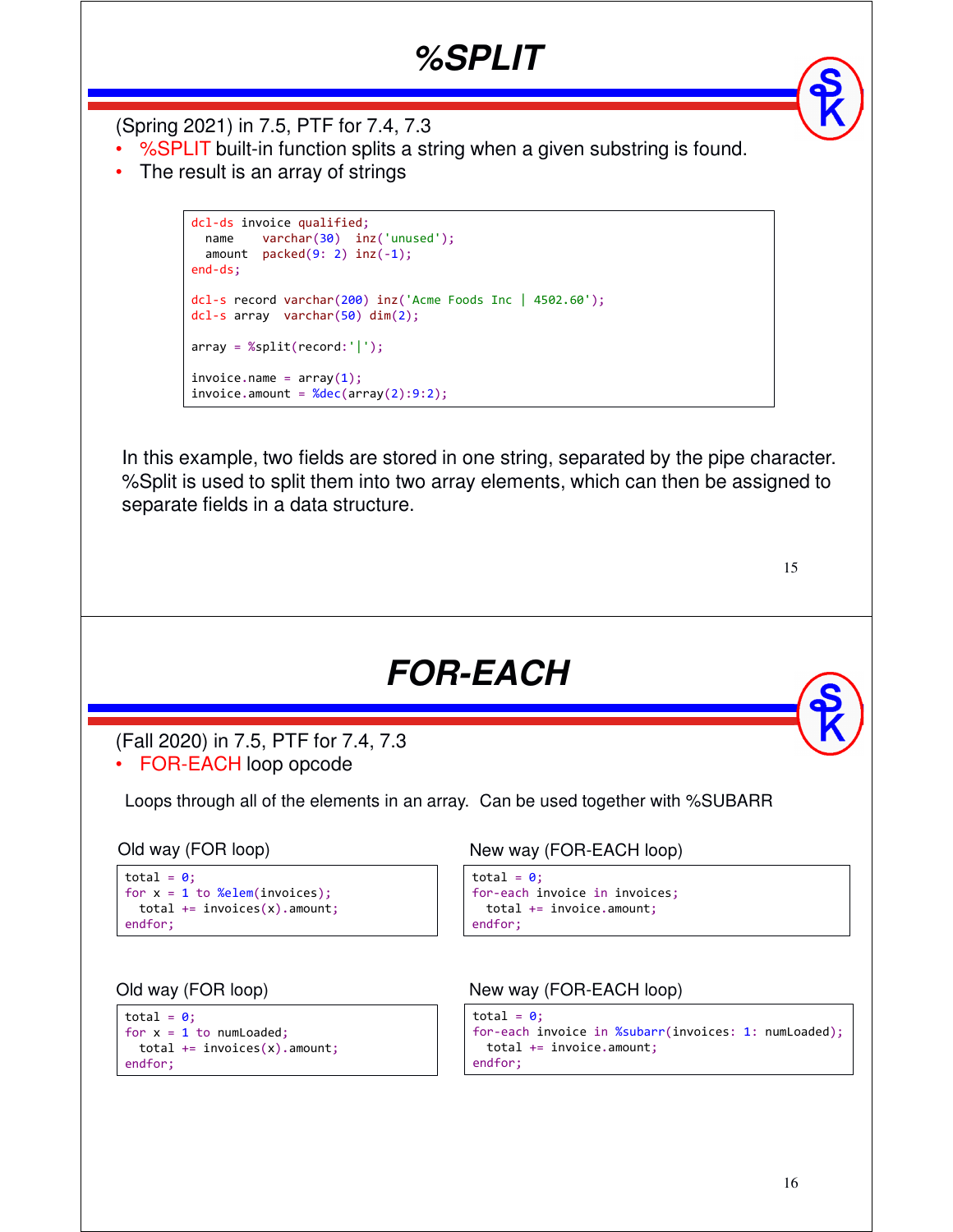### *FOR-EACH with %SPLIT*

- 
- Since %SPLIT returns an array, it can be used with a FOR-EACH loop
- In this example, "shelves" is a list of shelves separated by commas
- %SPLIT could be used in a similar manner to the way %LIST was used before.

```
dcl-s shelves varchar(20) inz('TOP,A,B,C,FLOOR');
dcl-s shelf char(5);
for-each shelf in %split(shelves:',');
  chain (whsloc: shelf) INVENP;
  if %found and ItemCode = Item;
    leave;
  endif
endfor;
```
Split is very useful when reading IFS files in CSV, Tab or Pipe-Delimited format, or when a database field or user input contains a delimited list of data.

17

#### *DEBUG(\*RETVAL)*

(Fall 2020) in 7.5, PTF for 7.4, 7.3 • DEBUG(\*RETVAL) control option and ORNU\_RETVAL

dcl-proc MyProc; dcl-s  $x \text{ int}(10) \text{ in}(99)$ ; return  $(x * 43)$ ; end-proc; You can check the return value in the debugger. To do that: • Set breakpoint on the end-proc

- 
- View variable QRNU RETVAL

```
total = readNext(InvNo: MoreData);
dow MoreData;
 total += readNext(InvNo: MoreData);
enddo;
. . .
dcl-proc ReadNext;
  dcl-pi *n packed(9: 2);
   InvoiceNo packed(7: 0) const;
   MoreData ind;
 end-pi;
  reade (InvoiceNo) INVOICEP;
 If %EOF;
   MoreData = *off;
   return 0;
  else;
   ModeData = *on;return (QTY * PRICE);
  endif;
end-proc;
```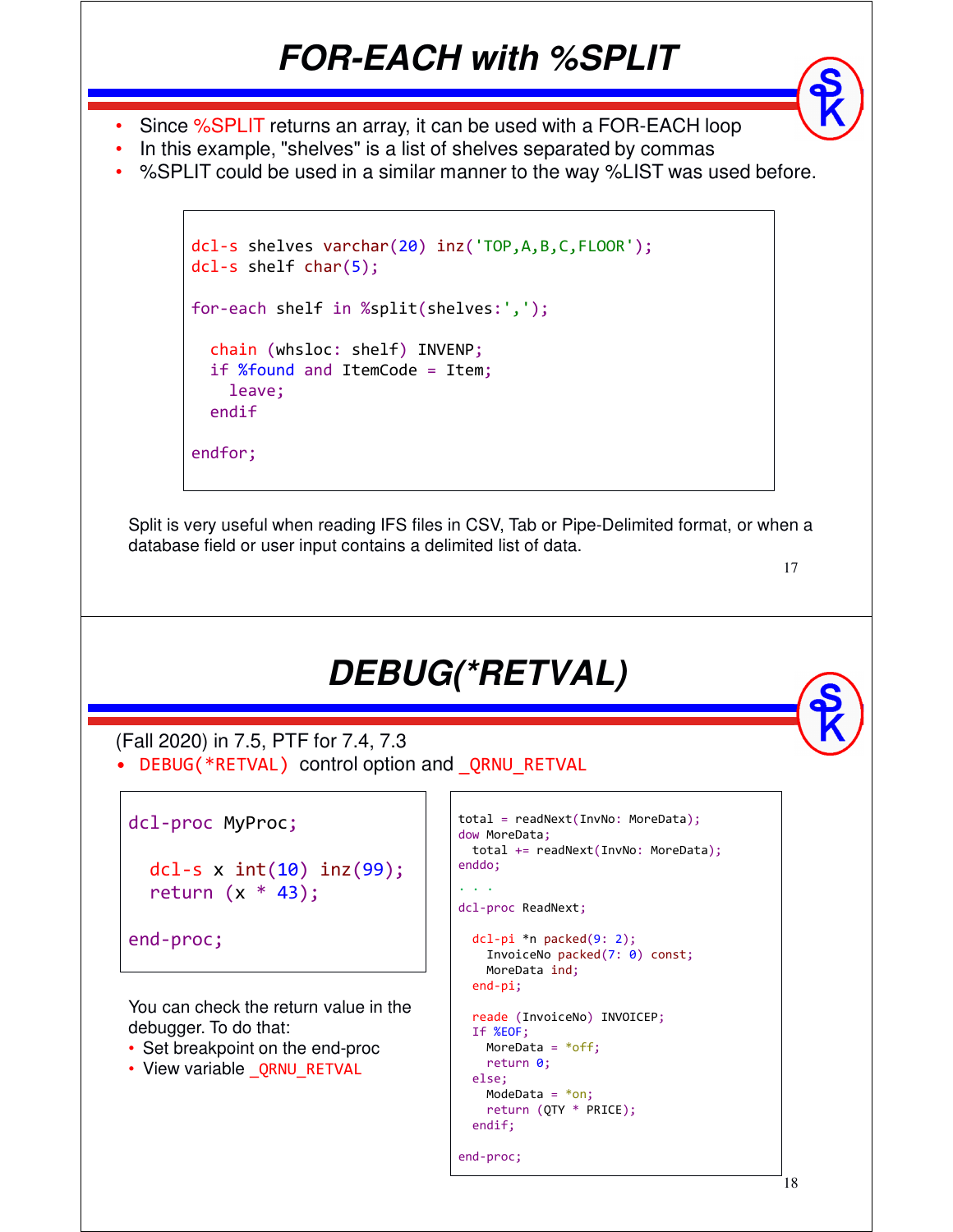#### *EXPROPTS(\*ALWBLANKNUM:\*USEDECEDIT)*

#### (Fall 2020) in 7.5, PTF for 7.4, 7.3

- EXPROPTS(\*ALWBLANKNUM) allows blanks to be converted to 0.
- EXPROPTS(\*USEDECEDIT) allows DECEDIT to specify the decimal separator, and thousands separators are ignored
- When DECEDIT specifies comma as decimal separator, period is thousands separator, and vice-versa

```
ctl-opt EXPROPTS(*ALWBLANKNUM:*USEDECEDIT) DECEDIT('0,'); // European-style
dcl-s myChar varchar(10);
dcl-s myDec packed(7: 2);
myChar = '':myDec = %dec(myChar: 7: 2);// With *ALWBLANKNUM, myDec = \theta// Without: RNX0105: A character representation of a numeric value is in error.
myChar = '0.12';
myDec = %dec(myChar: 7: 2);// With *USEDECEDIT, myDec = 12.00
// Without: myDec = 0.12
myChar = '10.000,05';
myDec = %dec(myChar: 7: 2);// With *USEDECEDIT, myDec = 10000.05
// Without: RNX0105: A character representation of a numeric value is in error.
```

```
19
```
#### *IN, %RANGE, %LIST*

(Fall 2020) in 7.5, PTF for 7.4, 7.3

- IN operator used in comparisons with %RANGE or %LIST
- %RANGE used to compare data in a range
- %LIST returns a temporary array from a list of values

```
// OLD: if Qty >= 1 and Qty \langle = 999;
if Qty IN %range(1:999);
  msg = 'Quantity acceptable.';
endif;
```

```
// OLD: if shelf = 'TOP' or shelf = 'A' or shelf = 'B'
// or shelf = 'C' or shelf = 'FLOOR';
if shelf in %list('TOP': 'A': 'B': 'C': 'FLOOR');
  msg = 'Shelf level is acceptable';
endif;
```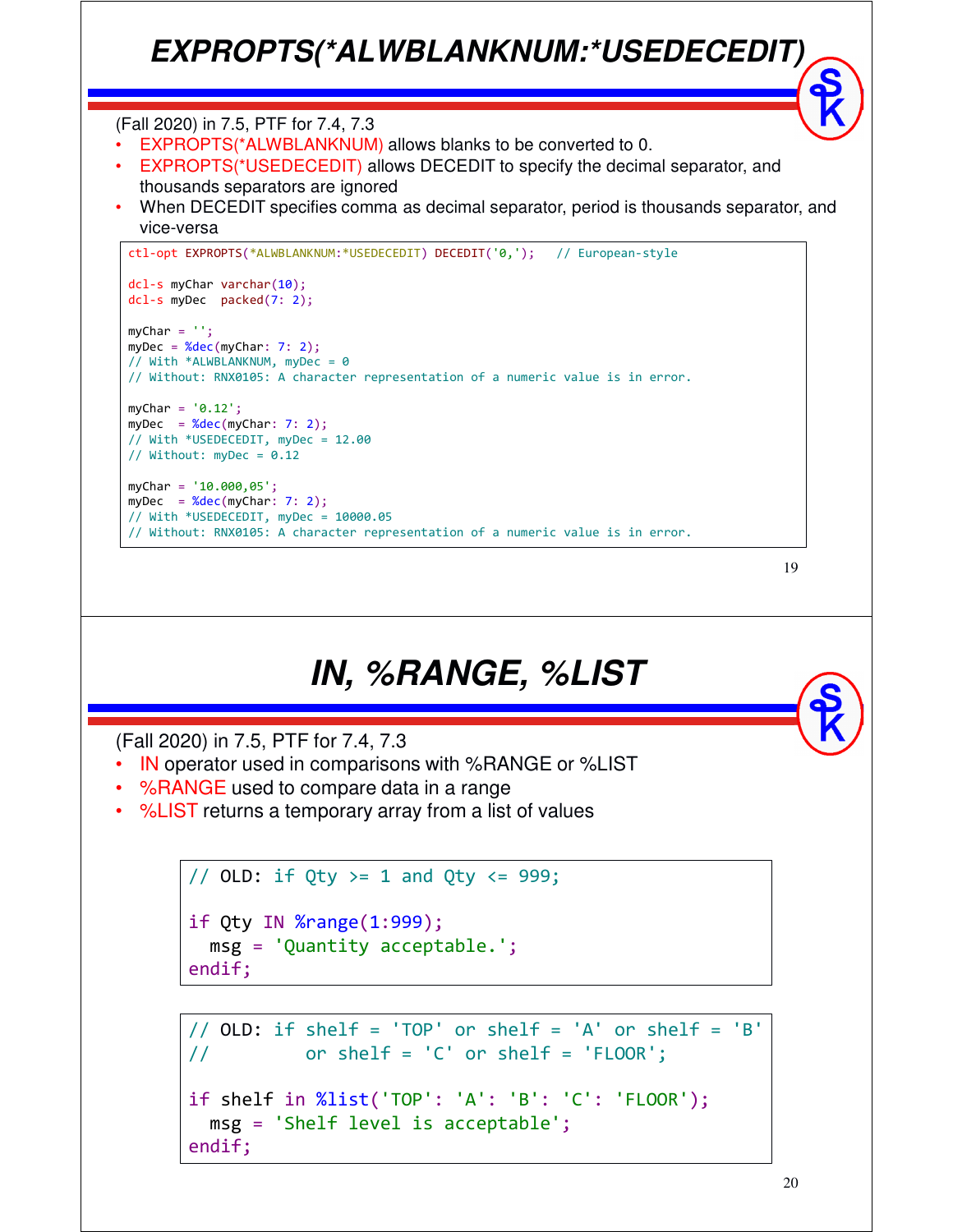#### *FOR-EACH with %LIST*

Since %LIST returns a temporary array, it can also be used with the FOR-EACH loop I discussed earlier.

```
// Search shelves in warehouse location for ItemCode
for-each shelf in %list('TOP': 'A': 'B': 'C': 'FLOOR');
  chain (whsloc: shelf) INVENP;
  if %found and ItemCode = Item;
    leave;
  endif;
endfor;
```

```
21
```
#### *Microsecond Timestamps & \*UNIQUE*

```
(Spring 2020) in 7.5, PTF for 7.4, 7.3
```
- %TIMESTAMP will now return accurate microseconds (6-digit fractions of a second)
- %TIMESTAMP(\*UNIQUE) returns 12-digit fractions that are guaranteed to be unique (but are not accurate times)

```
dcl-s ts1 timestamp(12);
dcl-s ts2 timestamp(12);
dcl-s ts3 timestamp(12);
dcl-s ts4 timestamp(12);
// If computer is fast enough, these two could potentially be 
// the same -- but they are an accurate measure of time.
ts1 = %timesamp(); // 2022-03-10-09.45.12.990317000000
ts2 = %timestamp(); // 2022-03-10-09.45.12.990338000000
// These two will never be the same, but digits after the 6th
// are not accurate times.
ts3 = %timestamp(*unique); // 2022-03-10-09.45.12.990342000244
ts4 = %timestamp(*unique); // 2022-03-10-09.45.12.990344000244
```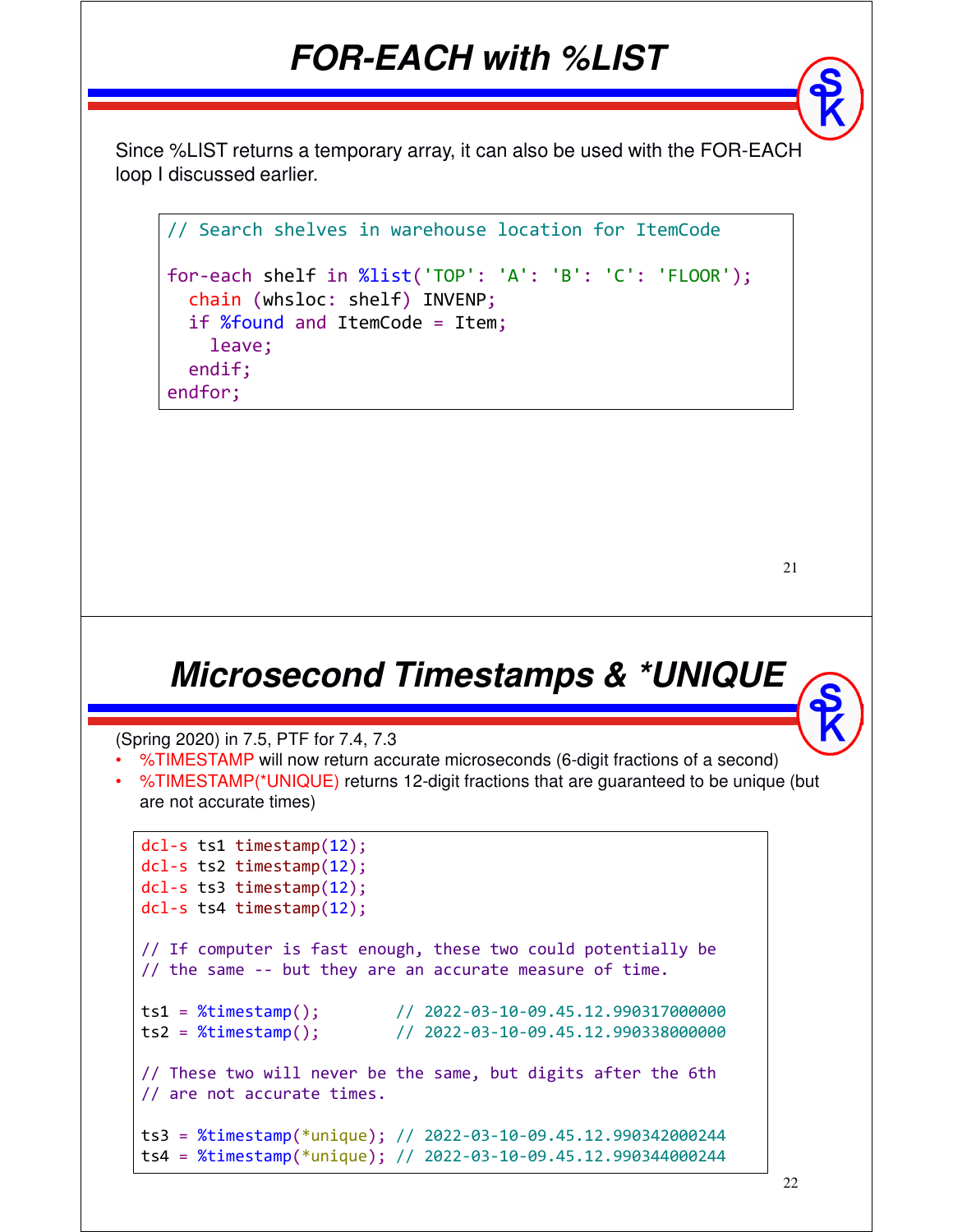# *LIKEDS(qualified.name)*

(Spring 2020) in 7.5, PTF for 7.4, 7.3

- LIKEDS prior to this update did not allow qualified names (names with data structure, followed by period, followed by a subfield name)
- Now it does!

```
dcl-ds Customer qualified;
 id packed(5: 0);
 name varchar(30);
 dcl-ds Address;
   street varchar(30);
   city varchar(20);
   state char(2);
   postal varchar(10);
 end-ds;
end-ds;
dcl-ds oldAddress likeds(Customer.Address);
// Prior to the update, the LIKEDS above would not
// compile. Now it works fine.
```
23

#### *%KDS with variable keys*

(Spring 2020) in 7.5, PTF for 7.4, 7.3

- %KDS now allows a variable in it's second parameter.
- Prior to this update, you had to use a constant number instead of a variable.

```
dcl-f POSTP disk keyed; // keyed by PostZip, PostState & PostCity
dcl-ds REC likerec(POSTR:*ALL);
dcl-ds KEY likerec(POSTR:*KEY);
dcl-s num keys int(10);
KEY.PostZip = 53207;KEY.PostCity = 'SAINT FRANCIS';
KEY.PostState = 'WI';
// retrieves the first record that matches all 3 keys
num\_keys = 3;chain %kds(KEY:num_keys) POSTP REC;
// retrieves the first record that matches the first key (PostZip)
num\_keys = 1;chain %kds(KEY:num keys) POSTP REC;
```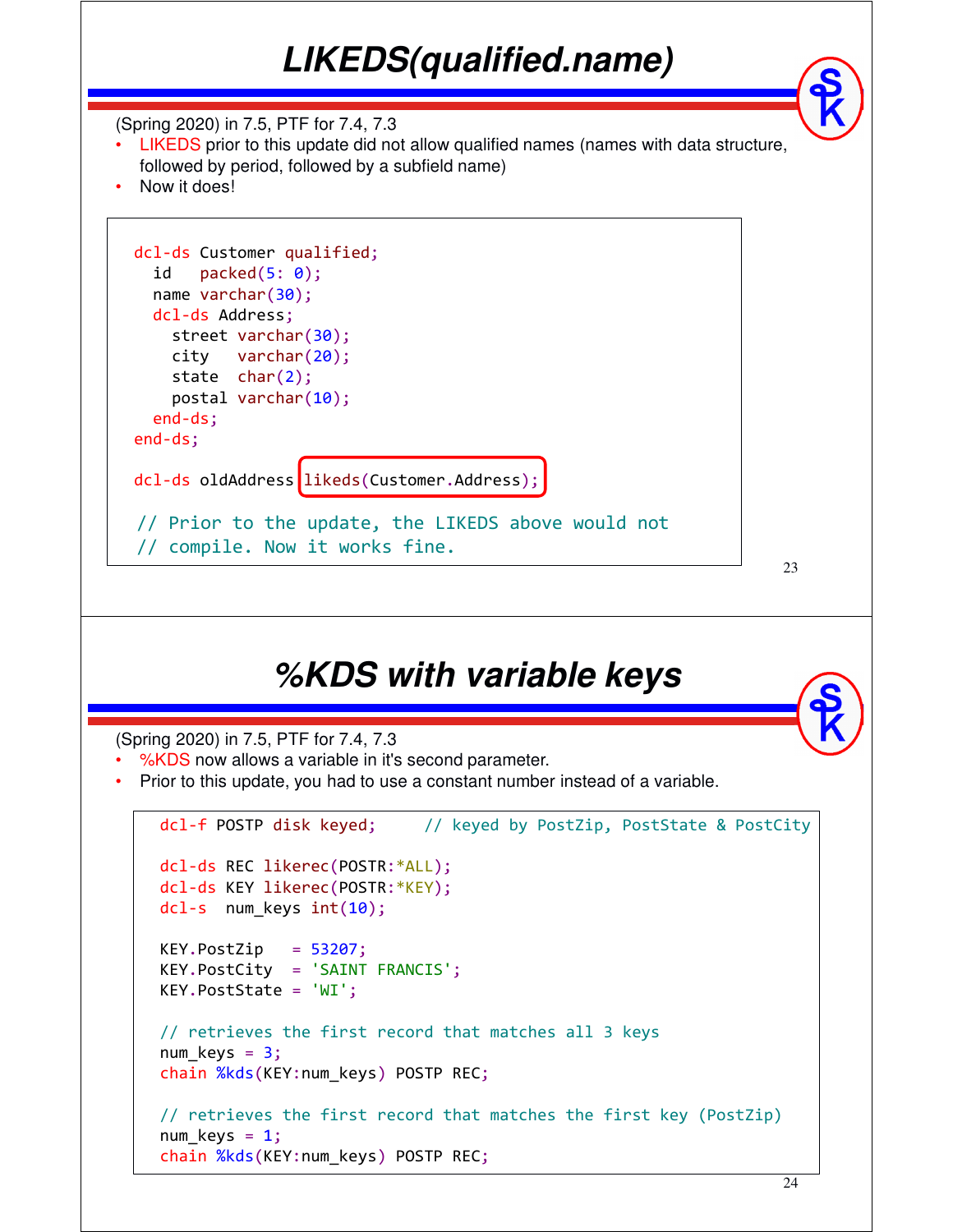# *OVERLOAD*

(Fall 2019) in 7.5, PTF for 7.4, 7.3

- OVERLOAD keyword allows multiple "candidate prototypes" to be considered
- RPG automatically picks the right prototype for the parameter types passed

```
....+....1....+....2....+....3....+....4....+....5....+....6....+....7....+....8 
   DCL-PR format_date VARCHAR(100);
      dateParm DATE(*ISO) CONST;
   END-PR;
   DCL-PR format time VARCHAR(100);
      timeParm TIME(*ISO) CONST;
   END-PR;
   DCL-PR format_message VARCHAR(100);
     msgid CHAR(7) CONST;
      replacement_text VARCHAR(100) CONST OPTIONS(*NOPASS);
   END-PR;
   DCL-PR format VARCHAR(100) OVERLOAD( format_time
                                       : format_date
                                       : format_message);
   DCL-S result varchar(50);
   result = format(<math>8date()</math>);result = format(\%time());
   result = format('MSG0100' : filename);
```
25

#### *DATA-GEN*

(Fall 2019) in 7.5, PTF for 7.4, 7.3

• DATA-GEN opcode to generate JSON, XML, etc documents.

DATA-GEN opcode can be used to generate a structured file format from an RPG variable.

- Most often, used with a data structure
- Can be a DS array, and can have other DSes or arrays embedded/nested
- Works with a 3rd-party generator program (like DATA-INTO)
- You need a generator program that understands how to create the format that you wish to create (such as XML or JSON)

```
dcl-ds req qualified;
   source char(2);
   target char(2);
   text varchar(1000) dim(2);
end-ds;
```

```
{
  "source": "{string}",
 "target": "{string}",
 "text": ["{string}", "{string}"]
}
```

```
myFile = '/tmp/example.json';
DATA-GEN req %DATA(myFile: 'doc=file output=clear')
             %GEN('YAJLDTAGEN');
```
26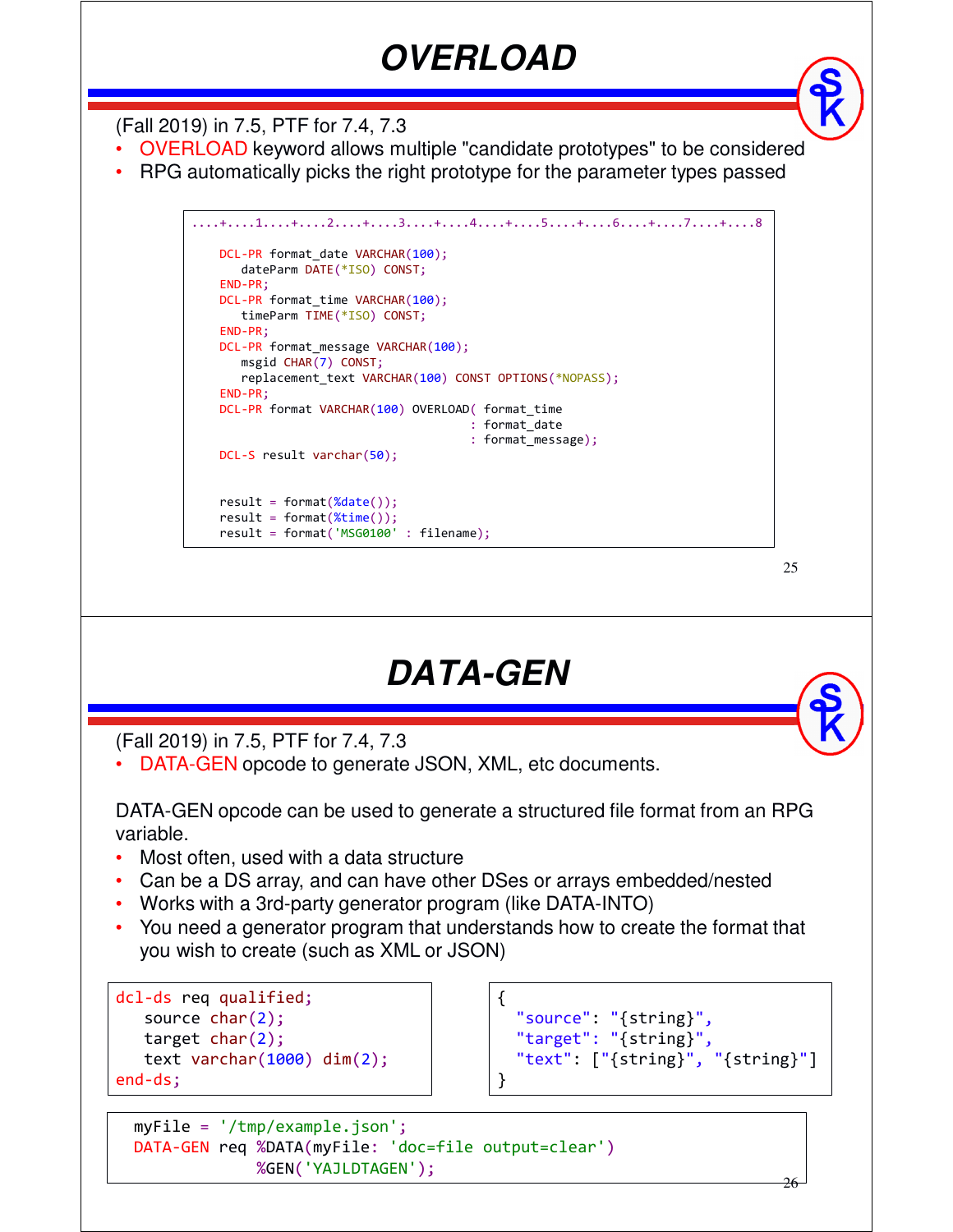

- OPTIONS(\*EXACT) option for a prototyped parameter.
- Previously, RPG has allows any character variable if it is larger than the parameter in the prototype

*OPTIONS(\*EXACT)*

• With this feature, the parameter must match exactly,

```
....+....1....+....2....+....3....+....4....+....5....+....6....+....7....+....8 
   dcl-pr p1;
      parm5 char(5);
   end-pr;
   dcl-pr p2;
      parm5Exact char(5) OPTIONS(*EXACT);
   end-pr;
   dcl-s fld10 char(10) inz('abcdefghij');
   p1 (fld10);
   p2 (fld10); // Error, fld10 is not char(5)!!
```
27

#### *Variable-Dimension Arrays*

(Spring 2019) Only in 7.4, 7.5 (and later)

- DIM(\*VAR: max-size) lets you create an array with a variable-length. (\*VAR is to arrays what VARCHAR is to CHAR).
- DIM(\*AUTO: max-size) lets you create a variable-length array that increases automatically.
- %ELEM can be used to return the current length of the array, or to increase/decrease the length
- %ELEM(array:\*KEEP) can be used to increase the length without initializing the new elements
- %ELEM(array:\*ALLOC) can be used to get/set the allocated size of the array
- \*NEXT can be used to assign a value to the next available array element

```
....+....1....+....2....+....3....+....4....+....5....+....6....+....7....+....8 
// myArray starts with 0 elements. 
DCL-S myArray CHAR(10) DIM(*VAR:100);
// myArray now has 5 elements (blank) 
%ELEM(myArray) = 5;
// x will be set to 5
x = %ELEM(myArray);
```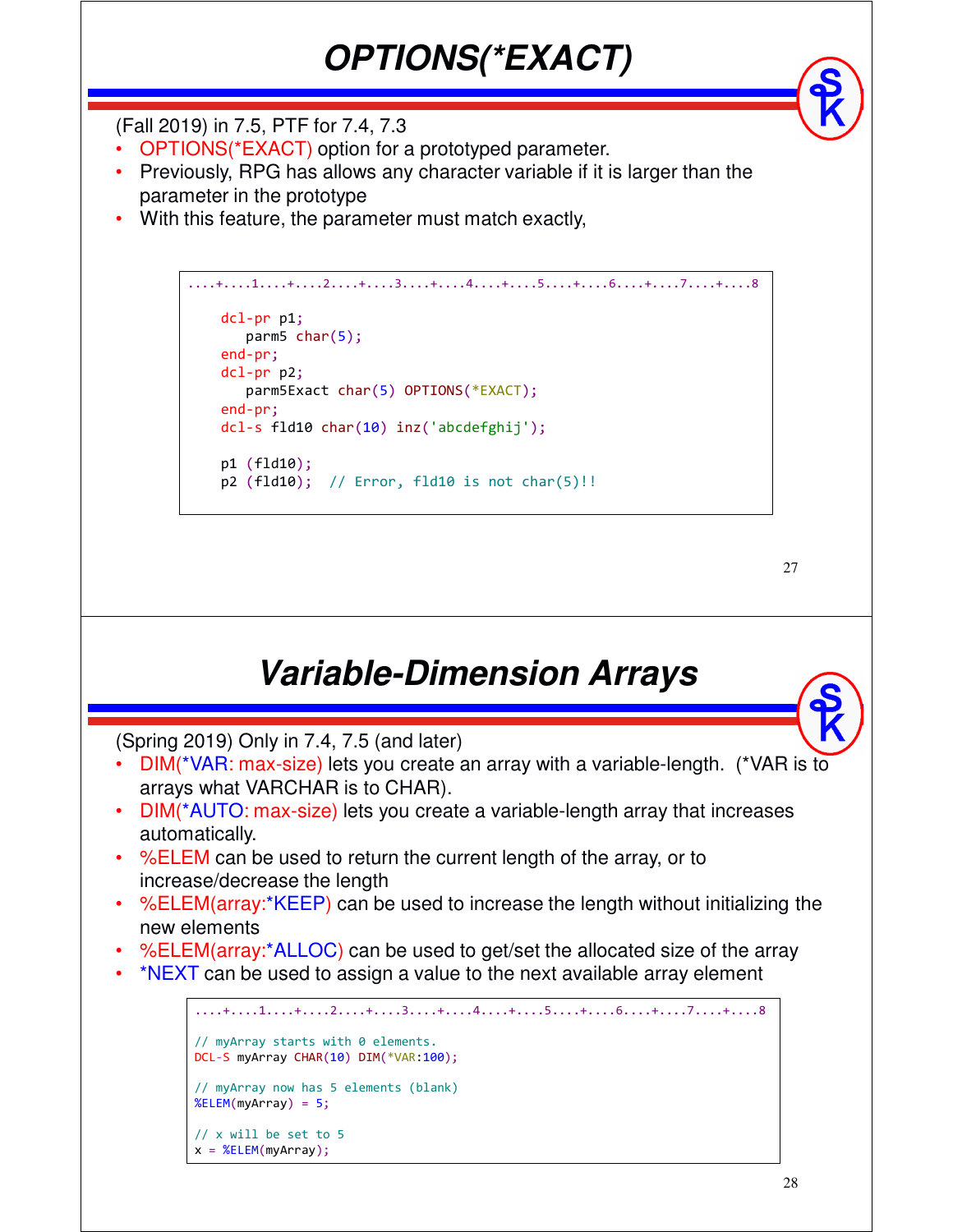#### *The \*VAR Keyword on DIM*

29 • \*VAR keyword means that • The length of the array isn't always at max • With \*VAR, the size doesn't increase automatically, you control it with %ELEM • RPG utilizes less memory for the array to begin with • When the size is changed with %ELEM, RPG will automatically increase the amount of memory used ....+....1....+....2....+....3....+....4....+....5....+....6....+....7....+....8 // myArray starts with 0 elements. // also doesn't use any memory, since it's empty DCL-S myArray CHAR(10) DIM(\*VAR:5000); // myArray now has 100 blank elements // uses 1000 bytes of memory  $%ELEM(mvArray) = 100;$ // %ELEM returns the current number of elements // (Assuming you knew that there were products 1-100 in PRODTABL) for  $x = 1$  to  $%ELEM(myArray)$ ; chain x PRODTABL;  $myArray(x) = PRODNAME;$ endfor; *Controlling \*VAR Size With %ELEM* • \*VAR arrays do not automatically increase in size.

• You must use %ELEM

30 ....+....1....+....2....+....3....+....4....+....5....+....6....+....7....+....8 DCL-S myArray CHAR(10) DIM(\*VAR:5000); // This produces an error; there are only 100 elements in myArray // even though the max=5000, it is currently only 100  $%ELEM(myArray) = 100;$  $myArray(101) = 'xyz'; < -$  ERROR! // This works; the array now allows 200 elements  $%ELEM(myArray) = 200;$  $myArray(101) = 'xyz';$ // Shrink the size back to only 5  $%ELEM(myArray) = 5;$ // Return length to 200, without resetting values. (101 will still be 'xyz') %ELEM(myArray:\*KEEP) = 200; // If you remove \*KEEP in the last example, it would set elements 6-200 to // the default value (blank in this case, or whatever was set with INZ)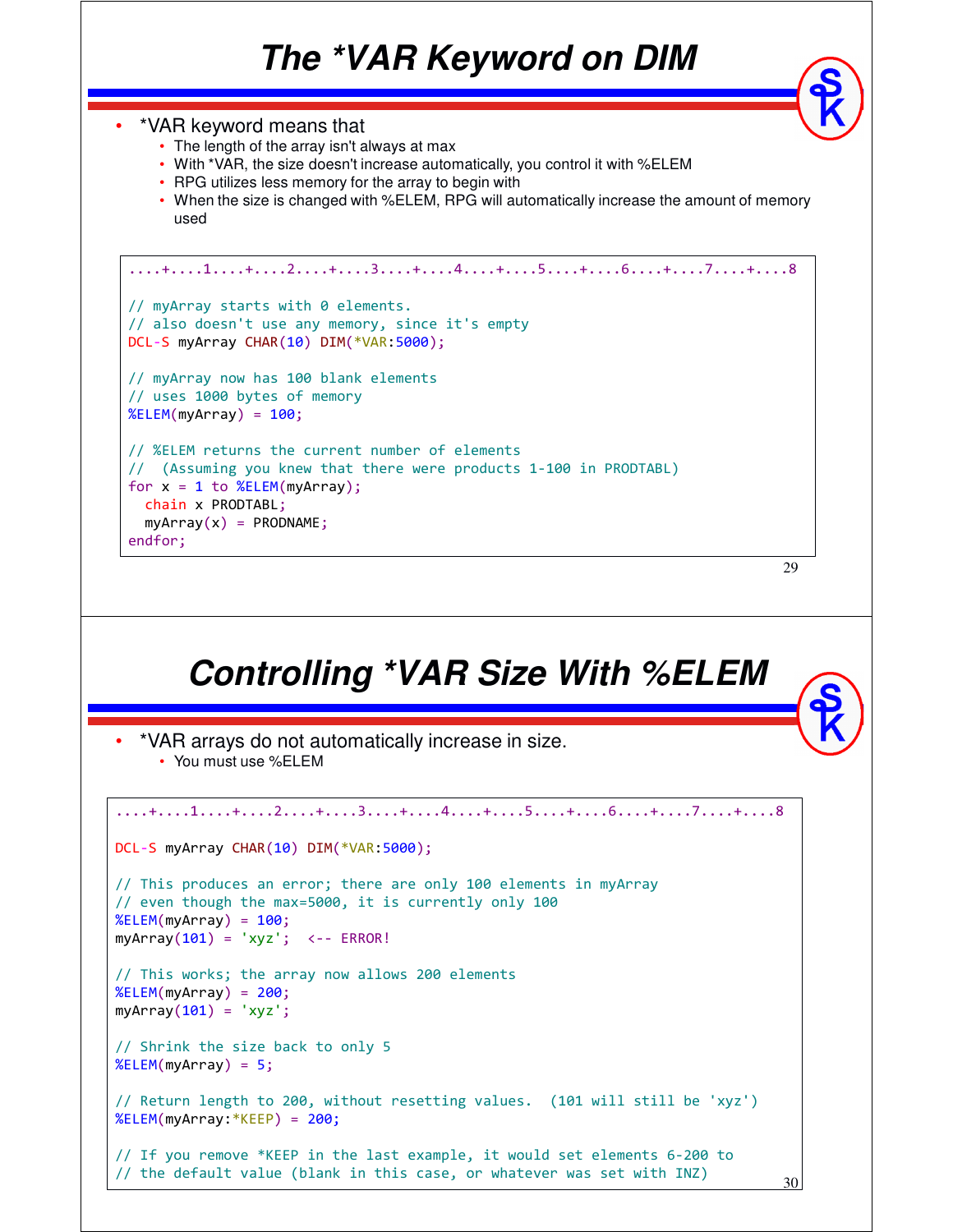# *The \*AUTO Keyword on DIM*

```
• *AUTO keyword allows RPG to automatically increase the array
    • Similar to *VAR, except when you access an element beyond the current length
   • If beyond the current length, it is automatically increased
   • Array does not shrink when you access a lower number
   • %ELEM can still be used, and %ELEM will shrink the size
....+....1....+....2....+....3....+....4....+....5....+....6....+....7....+....8 
DCL-S array2 CHAR(10) DIM(*AUTO:100);
// This is not an error with *AUTO. It will be extended to 6 elements
%ELEM(array2) = 5;array2(6) = 'xyz'; <-- WORKS!
// However, this does not shrink the array; it remains 6 long
array2(1) = 'abc';// We can shrink it with %ELEM
%ELEM(array2) = 1;
// If you access a higher element again, it will extend it again
// but you can never exceed the maximum size from the DIM keyword
array2(100) = 'def';array2(101) = 'err'; <-- ERROR! DIM only allowed up to 100 elements
```

```
31
```
### *Using \*NEXT with \*AUTO*

- \*NEXT can be used to specify the next available array element
- Works really well with \*AUTO

```
....+....1....+....2....+....3....+....4....+....5....+....6....+....7....+....8 
DCL-S array3 CHAR(10) DIM(*AUTO:9999);
setll *start PRODTABL
read PRODTABL;
// *NEXT is the next available array index
// Since this is *AUTO, it automatically increases the array size, too.
dow not %eof(PRODTABL);
 array3(*)RODDESC;
 read PRODTABL;
enddo;
// The array size should be the number of products in PRODTABL
numProds = %elem(array3);
```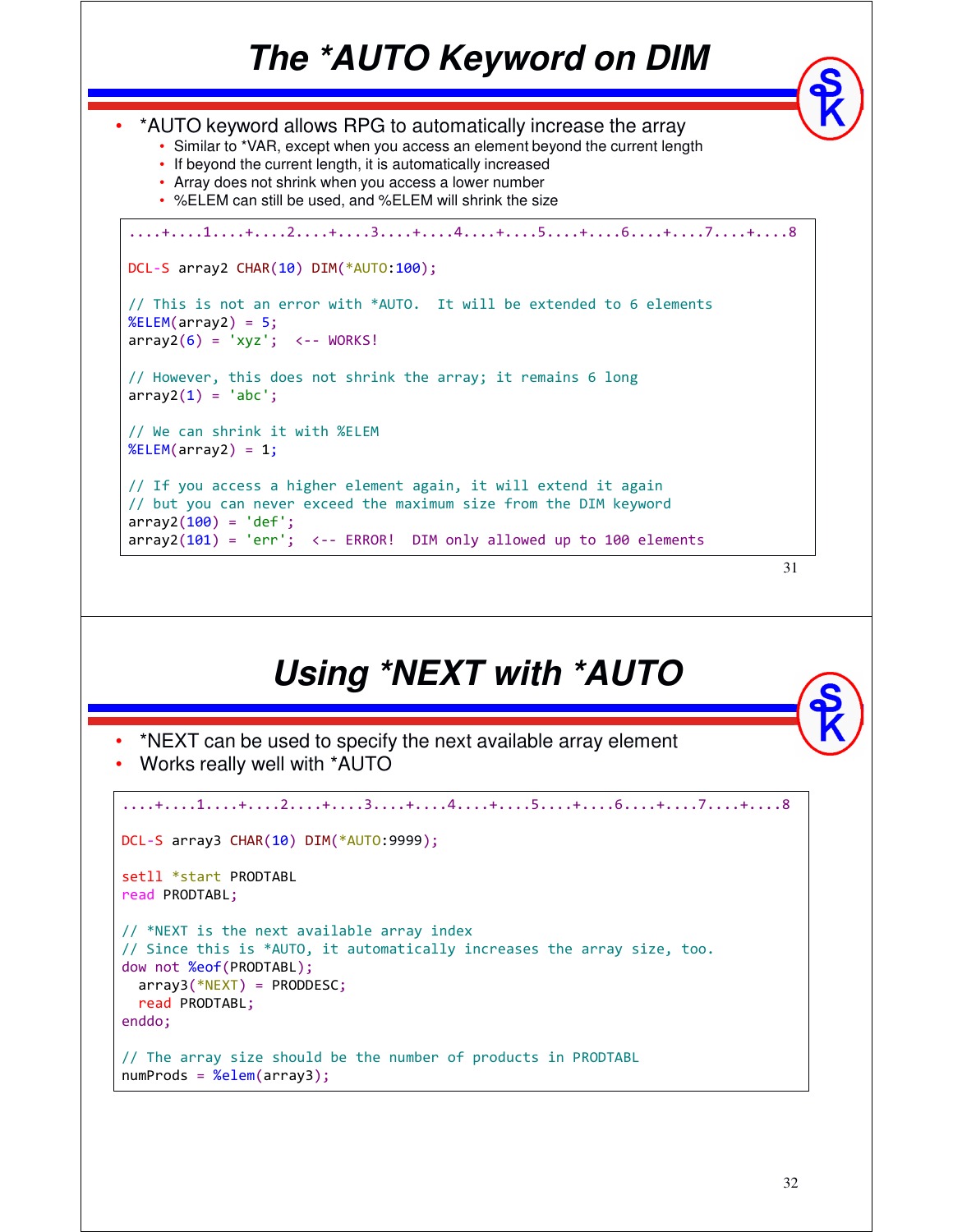# *Variable-Dimension Restrictions*

There are some critical restrictions on varying-dimension arrays:

- Must be either a standalone array, or the top-level definition of a DS (not a subfield)
- Cannot be used in fixed format calculations
- Cannot be based on a pointer. Cannot be imported/exported.
- Cannot be null-capable
- Cannot be used with CTDATA or FROMFILE (compile-time or pre-runtime data)
- You cannot use \*VAR or \*AUTO in a prototype.
	- You can pass a variable-dimension array with options(\*VARSIZE), CONST or VALUE
	- However, it will not be a variable-length in the procedure you're calling
	- You will need to track the length yourself by passing the current length in a separate parameter
- XML-INTO and DATA-INTO do not set the length automatically.

More restrictions can be found in the IBM Knowledge Center: https://www.ibm.com/support/knowledgecenter/ssw\_ibm\_i\_74/rzasd/vardimarray.htm

# *DIM(\*CTDATA)*

(Spring 2019) Only in 7.4, 7.5 (and later)

- DIM(\*CTDATA) = array has as many elements as CTDATA records
- Requires you to code \*\*CTDATA at end of module
- Requires one element per record
- If using ALT, the alternating array must also be defined with  $DIM(^*CTDATA)$

```
....+....1....+....2....+....3....+....4....+....5....+....6....+....7....+....8 
dcl-s DaysOfWeek char(10) dim(*CTDATA) ctdata;
   .
   .
**CTDATA DaysOfWeek
Sunday
Monday
Tuesday
Wednesday
Thursday
Friday
Saturday
```
DaysOfWeek will be DIM(7) because there are 7 records in the CTDATA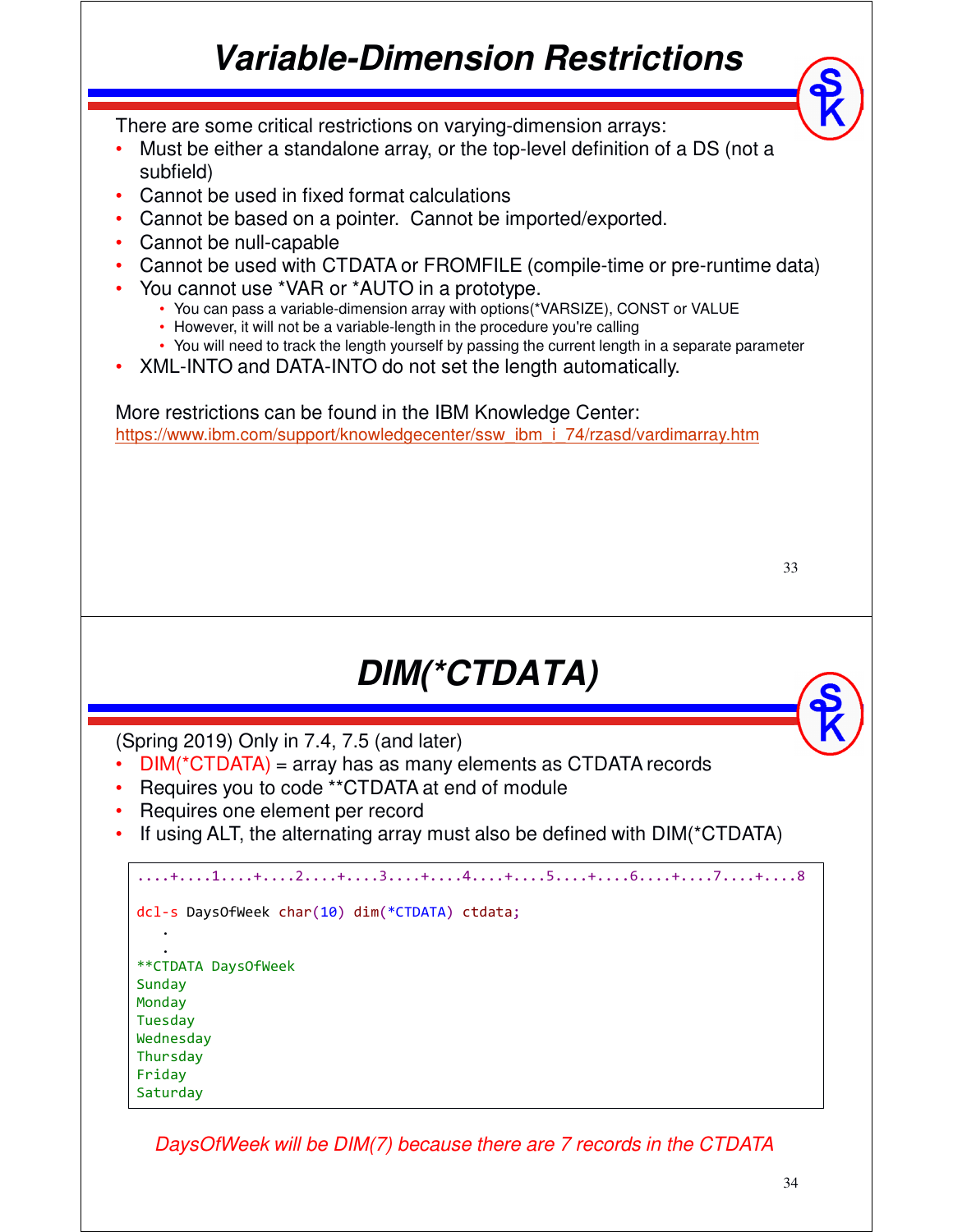### *SAMEPOS DS Keyword*

(Spring 2019) Released in 7.4, PTF back to 7.3

- SAMEPOS keyword for data-structure subfield
- works like POS, but bases position on another field's position

```
....+....1....+....2....+....3....+....4....+....5....+....6....+....7....+....8 
dcl-ds dateList qualified;
  date01 zoned(8: 0);
  date02 zoned(8: 0);
  date03 zoned(8: 0);date zoned(8: 0) dim(3) overlay(date01);
 RNF7303: Subfield DATE defined with keyword OVERLAY is too big; specification ignored.
end-ds;
```
....+....1....+....2....+....3....+....4....+....5....+....6....+....7....+....8 .

date zoned(8:  $\theta$ ) dim(3)  $pos(1)$ ; // Old! It works, but hard-coded position

```
....+....1....+....2....+....3....+....4....+....5....+....6....+....7....+....8 
 .
 .
date zoned(8: 0) dim(3) samepos(date01); // New!
```

```
35
```
#### *ON-EXIT*

Released in 7.4, PTF for 7.2, 7.3

- ON-EXIT begins a section of code that is run when a procedure ends
- Code is always run, even if procedure "crashes" (ends abnormally)
- Typically used to "clean things up"
- Must be placed in a subprocedure or linear main procedure
- Will not work in a cycle main procedure

```
dcl-proc MYPROC;
```
.

```
// Set the 'in progress' data area to Y
 in *lock INPROGRESS;
 INPROGRESS = 'Y';
 out INPROGRESS;
// do whatever here
// For example, update a file, do calculations, etc.
// Set 'in progress' back to 'N', even if the above has an error.
on-exit; 
 in *lock INPROGRESS;
 INPROGRESS = 'N';
 out INPROGRESS;
end-proc;
```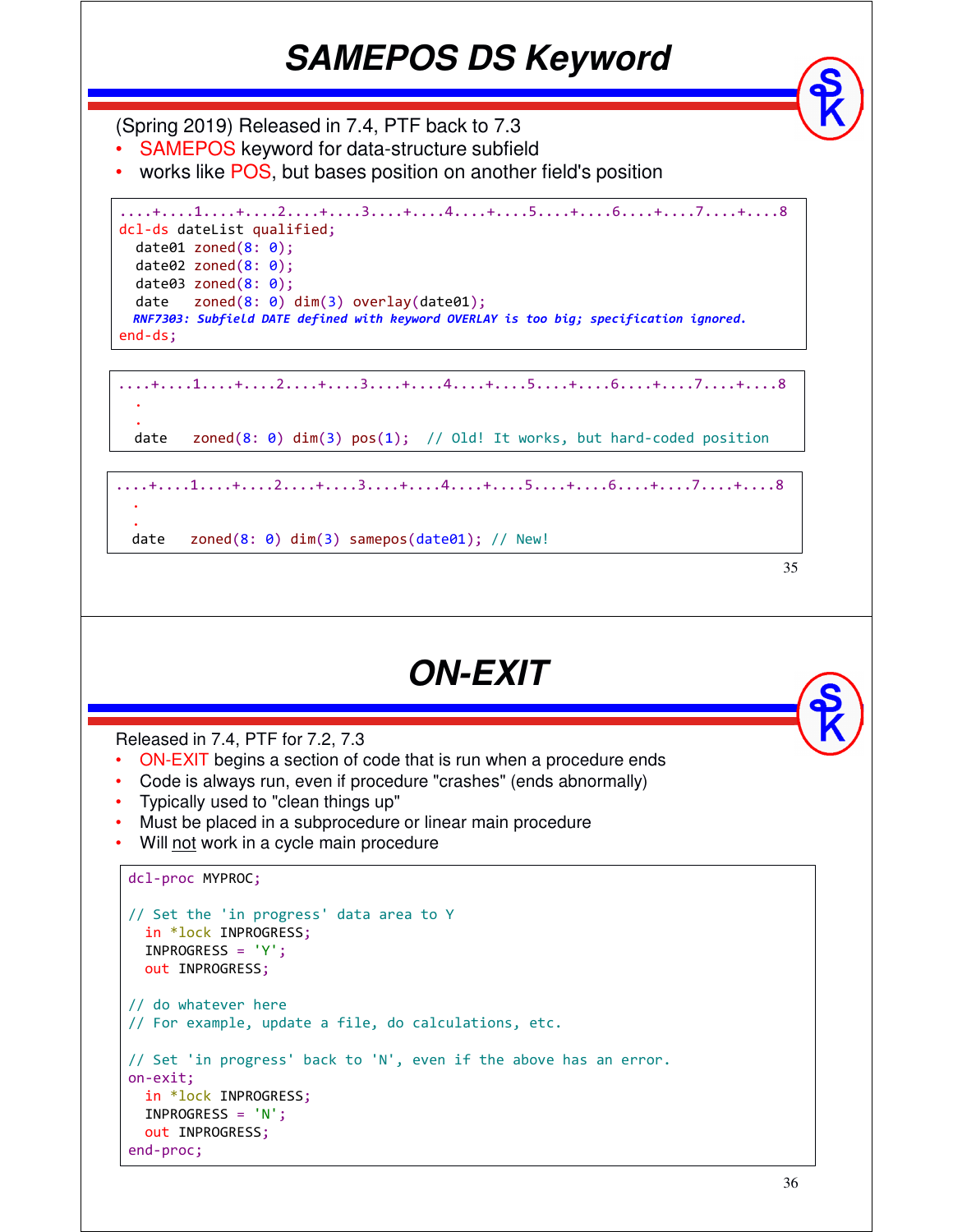#### *Nested Data Structures*

Released in 7.4, PTF for 7.2, 7.3

- Qualified data structures can now be nested inside each other
- Previously had to use LIKEDS, and this wasn't always as intuitive

```
....+....1....+....2....+....3....+.... 
dcl-ds address t qualified template;
  Street char(30);
 City char(30);
  State char(2);
 Postal char(10);
end-ds;
dcl-ds Customer qualified;
 id packet(4: 0);name char(30);
  address likeds(address_t);
end-ds;
Before After
```

```
....+....1....+....2....+....3....+....
dcl-ds Customer qualified;
 id packed(4: 0);
 name char(30);
 dcl-ds address;
   Street char(30);
   City char(30);
   State char(2);
   Postal char(10);
 end-ds;
end-ds;
```
This is especially helpful with XML-INTO or DATA-INTO since it makes it easier to line up the DS fields with the document's fields.

37

#### *%MIN and %MAX BIFs*

Released in 7.4, PTF for 7.2, 7.3

- %MIN returns the smallest of its operands
- %MAX returns the largest of its operands
- All operands must be compatible (all numbers, all alpha, all dates, etc)
- You must have at least two operands, there's no maximum limit, however.

```
dcl-s result packed(9: 2);
dcl-s result2 char(3);
dcl-s p1 packed(9: 2) inz(40.56);
dcl-s p2 packed(9: 2) inz(80.21);
dcl-s p3 packed(9: 2) inz(-1);
dcl-s arr1 char(10) dim(3);
dcl-s arr2 char(10) dim(5);
dcl-s arr3 char(10) dim(%max(%elem(arr1) : %elem(arr2))); // will be DIM(5)
// result will be 80.21
result = %max(p1: p2: p3);// result will be -1.00
result = \frac{\text{Nmin}}{\text{min}}(p1: p2: p3);
// result2 will be 'zzz'
result2 = %max('aaa': 'bbb': 'qqq': 'zzz');
```
38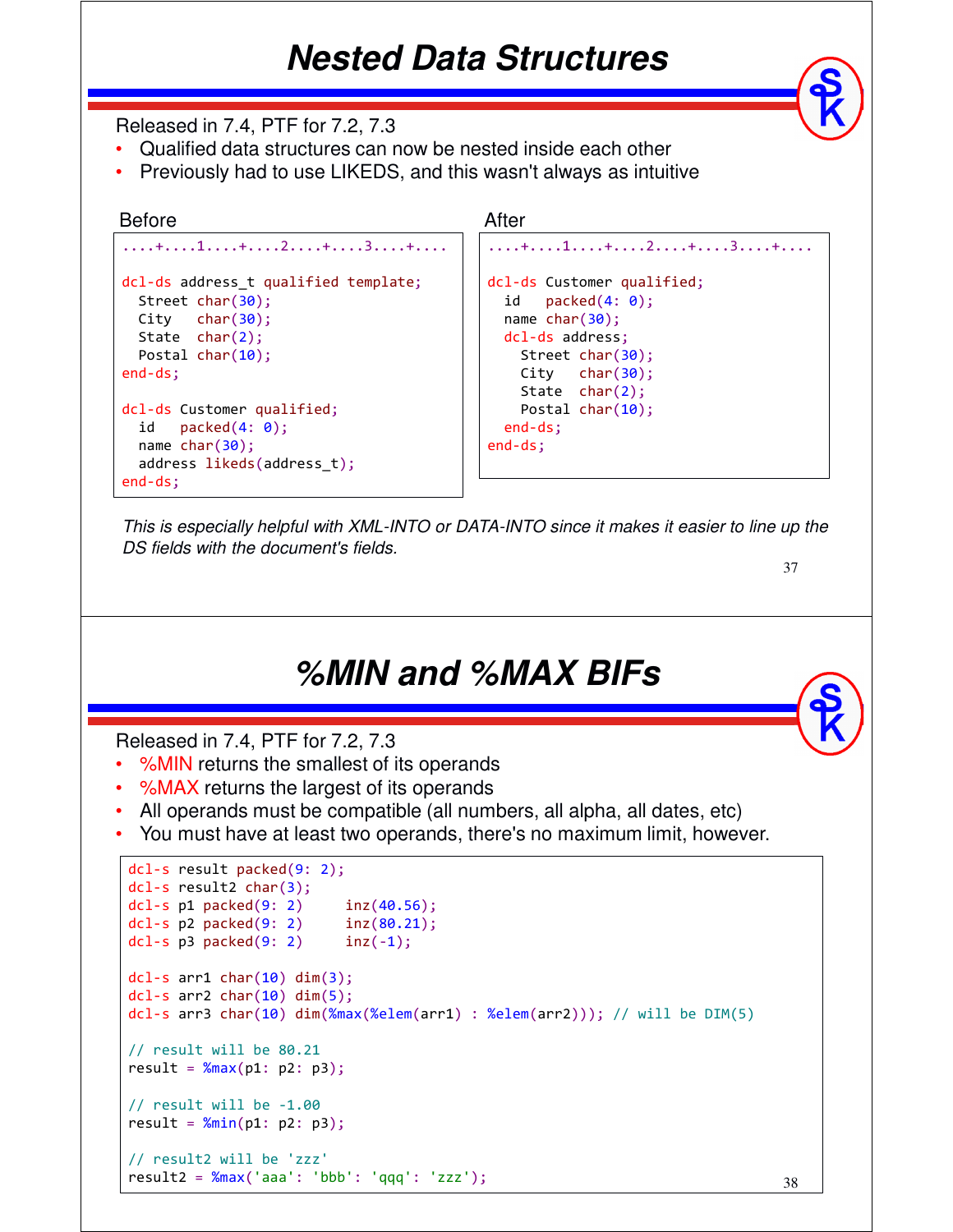### *%PROC BIF*

Released in 7.4, PTF for 7.2, 7.3

- %PROC returns the name of the current procedure
- For a cycle-main procedure, returns the name of the module
- For a subprocedure without extproc, or a linear main procedure, it will return the procedure name in all uppercase
- For a subprocedure with extproc, it will return the case used in the extproc

```
name = %PROC(); // name of module (I used 'PROCBIFRPG' for this example)
proc1();
proc2();
. . .
dcl-proc proc1;
 name = %PROC(); // will be 'PROC1', uppercase because there's no extproc
end-proc;
dcl-proc proc2;
  dcl-pi *n extproc(*dclcase);
  end-pi;
  name = %PROC(); // will be 'proc2', because of extproc(*dclcase)
end-proc;
```
# *System Name & Internal Job ID*

Released in 7.4, PTF for 7.2, 7.3

- Program Status Data Structure (PSDS) enhanced to include two new fields
	- Internal Job ID at positions 380-395
	- System Name at positions 396-403

```
....+....1....+....2....+....3....+....4....+....5....+....6....+....7....+....8 
dcl-ds psds qualified psds;
   .
   .
 other PSDS fields here if needed
   .
   .
  InternalJobId char(16) pos(380);
  SystemName char(8) pos(396);
end-ds;
```
- Internal Job ID is a hex value used by some APIs.
- System Name is the one set by CHGNETA SYSNAME (the-name-here)
- This eliminates the need to call an API to retrieve these fields.

39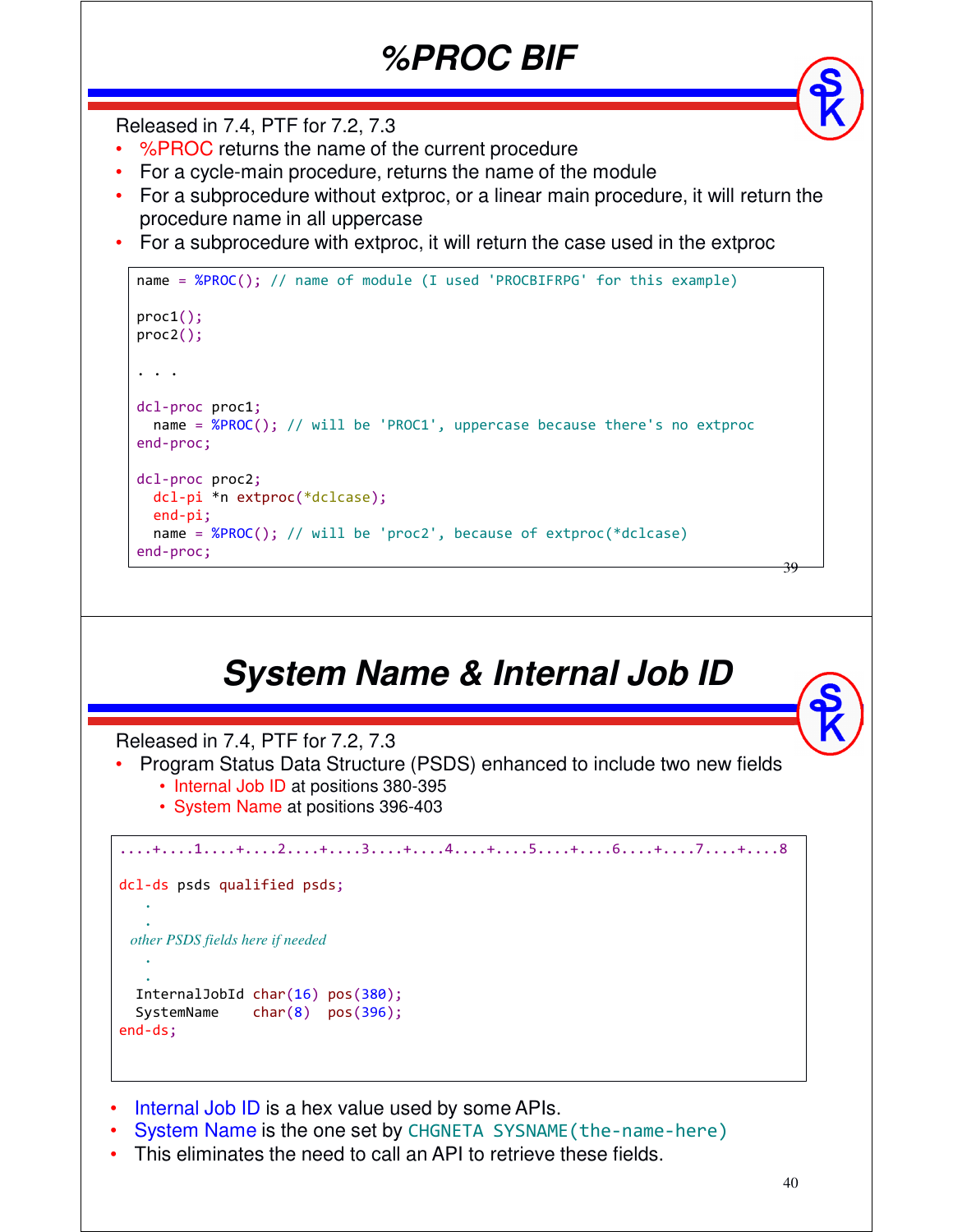# *DATA-INTO*

Released in 7.4, PTF for 7.2, 7.3

- DATA-INTO opcode allows similar functionality to XML-INTO
- DATA-INTO works with any data format that has a "parser" available.

Big limitation to XML-INTO

- only works with XML!
- JSON has overtaken XML as most popular
- many (thousands) of other document types exist
- other formats used in business today include: YAML, CSV, JSON, XDR, Property List, Pickle, OpenDDL, protobuf, OGDL, KMIP, FHIR, Feather, Arrow, EDN, CDR, Coifer, CBOR, Candle, Bond, Bencode, D-Bus, ASN.1, HOCON, MessagePack, SCaViS, Smile, Thrift, VPack

DATA-INTO

- RPG won't try to understand the document
- Calls 3rd-party tool ("parser") which interprets the document
- ...but, DATA-INTO maps result into RPG variable
- ...all you need is the right parser to read any format!

41

# *DATA-INTO*

{

}

dcl-ds result qualified; dcl-ds translations dim(1); translation varchar(1000); end-ds; word\_count int(10); character count  $int(10);$ end-ds;

```
"translations": [{
  "translation": "{string}"
}],
"word count": {number},
"character_count": {number}
```
Concept: Think of your document (such as JSON) as an RPG variable!

- { } JSON objects match RPG DS (dcl-ds)
- [ ] JSON arrays match RPG arrays (DIM)
- Field names must be the same
- JSON Strings (quoted) match RPG char, varchar, ucs2, etc
- JSON Numbers (unquoted) match RPG packed, zoned, integer, etc.

Then use DATA-INTO opcode:

DATA-INTO result %DATA(response) %PARSER('YAJLINTO');

DATA-INTO will copy the document (as interpreted by %PARSER) into matching RPG fields.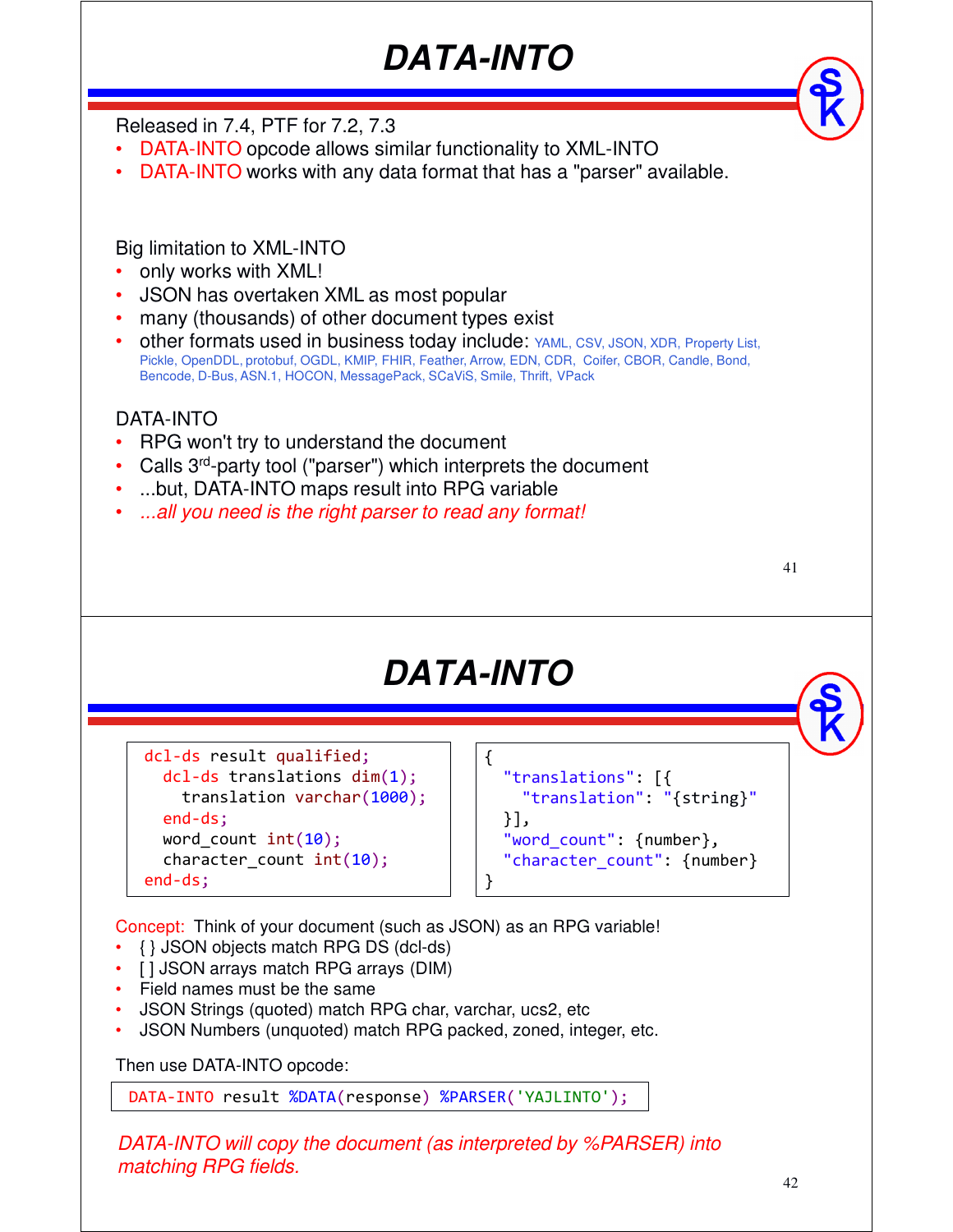# *TGTCCSID keyword*

Released 7.4, PTF for 7.3, 7.2, 7.1

- We've had the ability to put source in the IFS for a long time.
- Have always supported EBCDIC
- IFS code could be ASCII by translating to a "matching" EBCDIC (one that supports the same characters.)
- Prior to this update, IFS code could not be Unicode because this would confuse the compiler – there is no flavor of EBCDIC that supports (all of) the same characters as Unicode.
- With the TGTCCSID compile keyword, you can specify the EBCDIC to use, so source can be stored in Unicode now.
- Code is still converted to EBCDIC still have EBCDIC's limitations.
- Not that exciting? But maybe useful for compatibility with editors, change management, version control systems, etc.

```
CRTRPGMOD TGTCCSID(37) // or any valid EBCDIC CCSID
CRTBNDRPG TGTCCSID(*JOB) // or special value *JOB
CRTRPGSQLI RPGPPOPT(*LVL2) COMPILEOPT('TGTCCSID(*JOB)')
```
43

#### *Misc Other Features*

Released in 7.4, PTF for 7.2, 7.3

- ALIGN(\*FULL) keyword was added to improve alignment with C programs. It relates to padding data structures to the alignment value.
- PCML 7.0 support now available via RPG's PGMINFO parameter.
	- Adds support for varying length arrays
	- Adds support for DSes that contain varying-length character (varchar) subfields.
	- Note that not all callers (such as Java's ProgramCallDocument) have been updated to support PCML 7.0.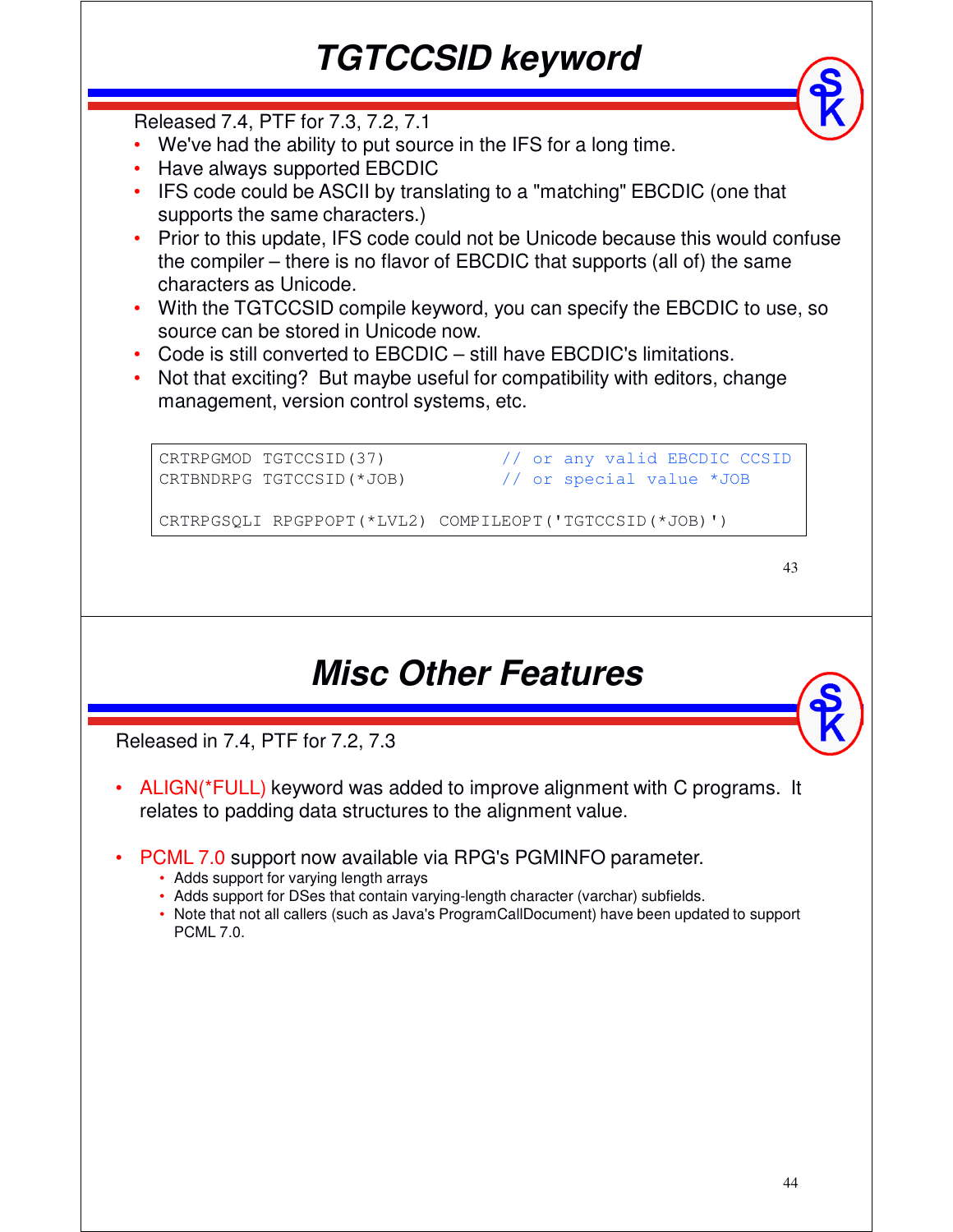#### *Reverse Scanning*

Released in 7.3

- %SCANR is like scan, but scans right-to-left
- it will find the last occurrence of a string rather than the first

```
Pathname = '/home/sklement/test/sales2015.csv';
pos = %scanr('/': Pathname);
1/1 pos = 20
Stmf = \text{Subst}(\text{Pathname:pos+1});// Stmf = sales2015.csv
DirName = %subst(Pathname:1:pos-1);// dirname = /home/sklement/test
*inlr = *on;
```
45

#### *Limit Scanning*

Released in 7.3

- %SCAN now has an optional length parameter
- previously had start position, but not length
- works with %SCANR as well.

```
// from last slide:
// Pathname = /home/sklement/test/sales2015.csv
1/1 pos = 20
if % scan('test': PathName: 1: pos) > 0;// "test" was found in the directory portion
  dsply 'test found';
endif;
if % scan('sales': PathName: 1: pos) = 0;// "sales" was not found in the directory portion
   dsply 'sales not found';
endif;
x = $scanr('/': PathName: 1: pos-1);
1/ x = 15
```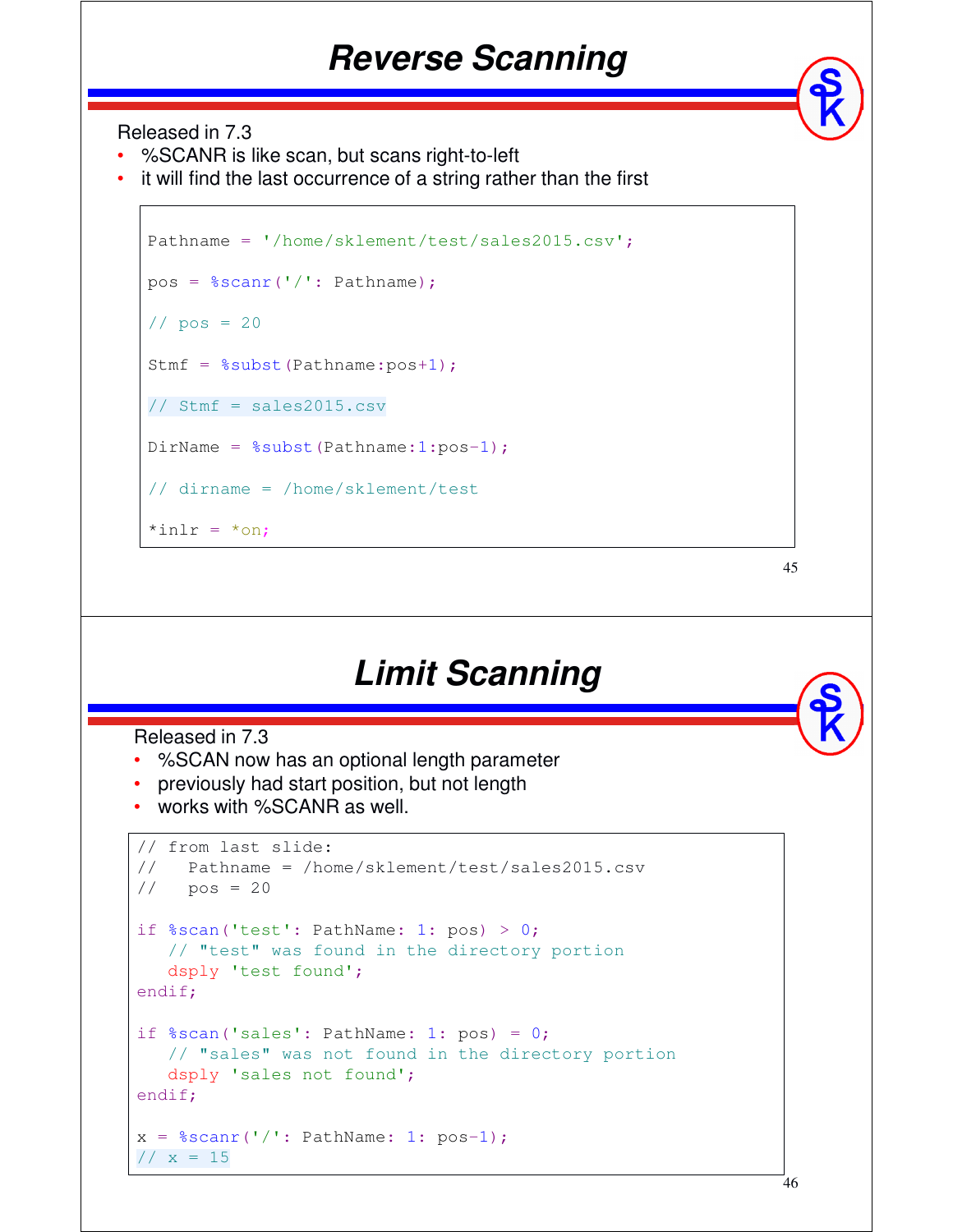### *ALIAS Support on Files/Tables*

Consider this physical file:

- short field names were hard to understand
- ALIAS allows longer names, but prior to 7.1, we couldn't use them in RPG!

|              |               |                 | . + 1 + 2 + 3 + 4 + 5 + 6 +   |
|--------------|---------------|-----------------|-------------------------------|
|              |               |                 |                               |
| A            | R CUSTREC     |                 |                               |
| A            | <b>CUSTNO</b> | 4S <sub>0</sub> | ALIAS (CUST NUM)              |
| A            | <b>CUBLAD</b> | 30A             | ALIAS (CUST BILLING ADDRESS)  |
| A            | <b>CUBLCT</b> | 2.0A            | ALIAS (CUST BILLING CITY)     |
| A            | <b>CUBLST</b> | 2A              | ALIAS (CUST BILLING STATE)    |
| A            | <b>CUBLZP</b> | 10A             | ALIAS (CUST BILLING ZIP)      |
| A            | <b>CUSHNM</b> | 30A             | ALIAS (CUST SHIPPING ADDRESS) |
| A            | <b>CUSHCT</b> | 2.0A            | ALIAS (CUST SHIPPING CITY)    |
| A            | <b>CUSHST</b> | 2A              | ALIAS (CUST SHIPPING STATE)   |
| A            | <b>CUSHZP</b> | 10A             | ALIAS (CUST SHIPPING ZIP)     |
| $\mathbb{A}$ | K CUSTNO      |                 |                               |

47

#### *ALIAS Support in SQL*

Long names are enabled by default in SQL

- You can use "for" to also give a short name (optional)
- If you don't use "for", SQL will generate a short name like CUS00001

|                        | . + 1 + 2 + 3 + 4 + 5 + 6 +        |
|------------------------|------------------------------------|
| Create Table CUST      |                                    |
| CUST NUM               | for CUSTNO numeric(4, 0) not null, |
| CUST BILLING ADDRESS   | for CUBLAD char (30) not null,     |
| CUST BILLING CITY      | for CUBLCT char(20) not null,      |
| CUST BILLING STATE     | for CUBLST char(2) not null,       |
| CUST BIllING ZIP       | for CUBLZP char (10) not null,     |
| CUST SHIPPING ADDRESS  | for CUSHAD char (30) not null,     |
| CUST SHIPPING CITY     | for CUSHCT char(20) not null,      |
| CUST SHIPPING STATE    | for CUSHST char(2) not null,       |
| CUST_SHIPPING_ZIP      | for CUSHZP char (10) not null,     |
| primary key (CUST_NUM) |                                    |
|                        |                                    |
| rcdfmt CUSTREC;        |                                    |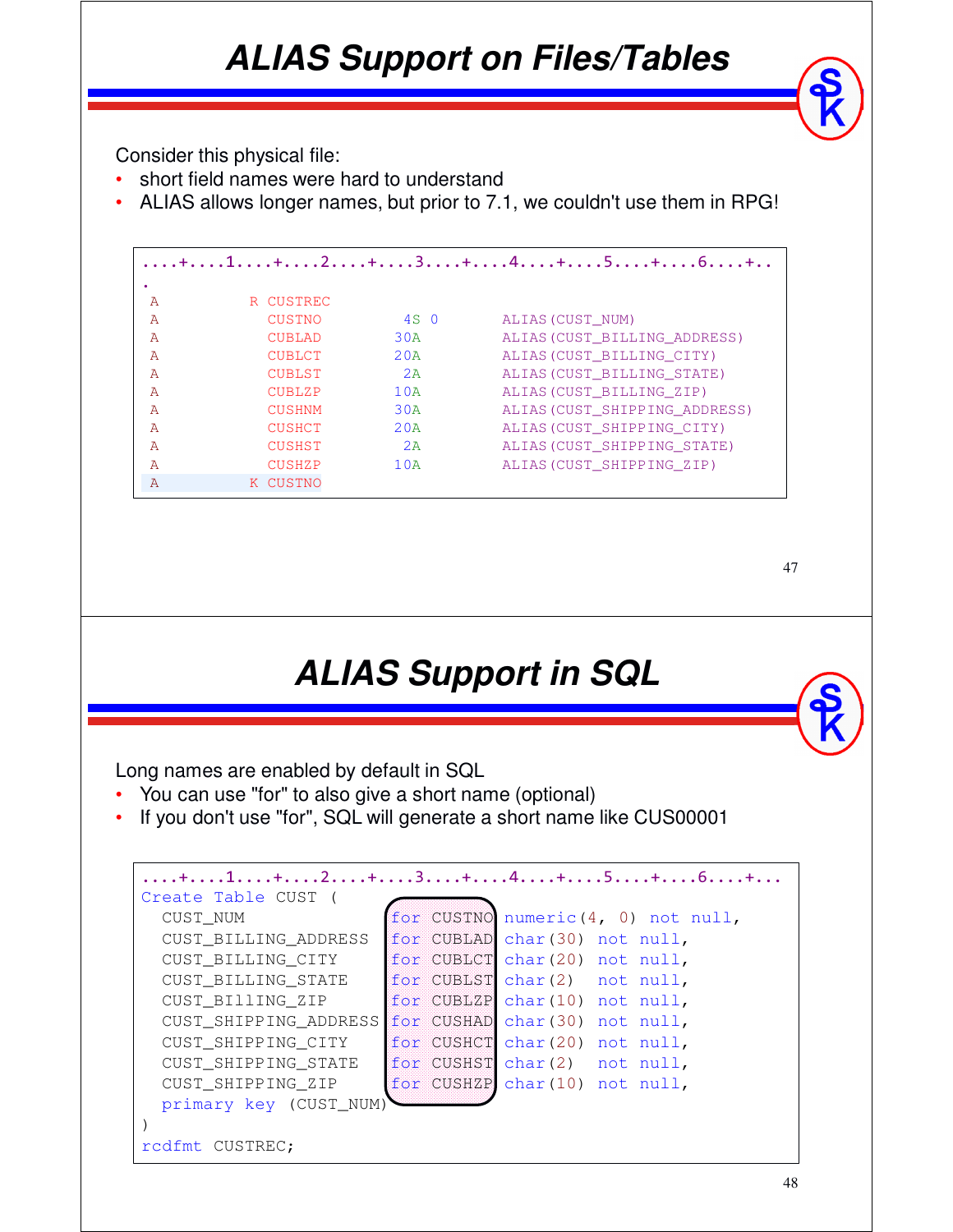# *Original 7.1 Alias Support*

#### ALIAS keyword would generate long names

- but only worked with data structure I/O
- required "qualified" keyword on file to avoid I-specs and O-specs

| FCUST            | UF E K DISK                                        | <b>OUALIFIED ALIAS</b>                                          |
|------------------|----------------------------------------------------|-----------------------------------------------------------------|
| D CUST IN        | E DS                                               | extname(CUST: *input)                                           |
| $\mathbb{D}$     |                                                    | qualified alias                                                 |
| D CUST_OUT       | E DS                                               | extname(CUST:*output)                                           |
| $\mathbb{D}$     |                                                    | qualified alias                                                 |
| D Key            | s.                                                 | like (CUST_IN.CUST_NUM)                                         |
| /free            |                                                    |                                                                 |
| $key = 1000;$    |                                                    |                                                                 |
|                  | chain key CUST CUST_IN;                            |                                                                 |
| if %found;       |                                                    |                                                                 |
|                  | $eval-corr$ CUST_OUT = CUST_IN;                    |                                                                 |
|                  | if $\text{cut.cust\_billing\_address} = *blanks$ ; |                                                                 |
|                  |                                                    | cust_out.cust_billing_address = cust_out.cust_shipping_address; |
|                  | cust_out.cust_billing_city                         | = cust_out.cust_shipping_city;                                  |
|                  |                                                    | cust_out.cust_billing_state = cust_out.cust_shipping_state;     |
|                  | cust_out.cust_billing_zip                          | = cust_out.cust_shipping_zip;                                   |
|                  | update CUST.CUSTREC CUST_OUT;                      |                                                                 |
| endif;<br>endif; |                                                    |                                                                 |
|                  |                                                    |                                                                 |

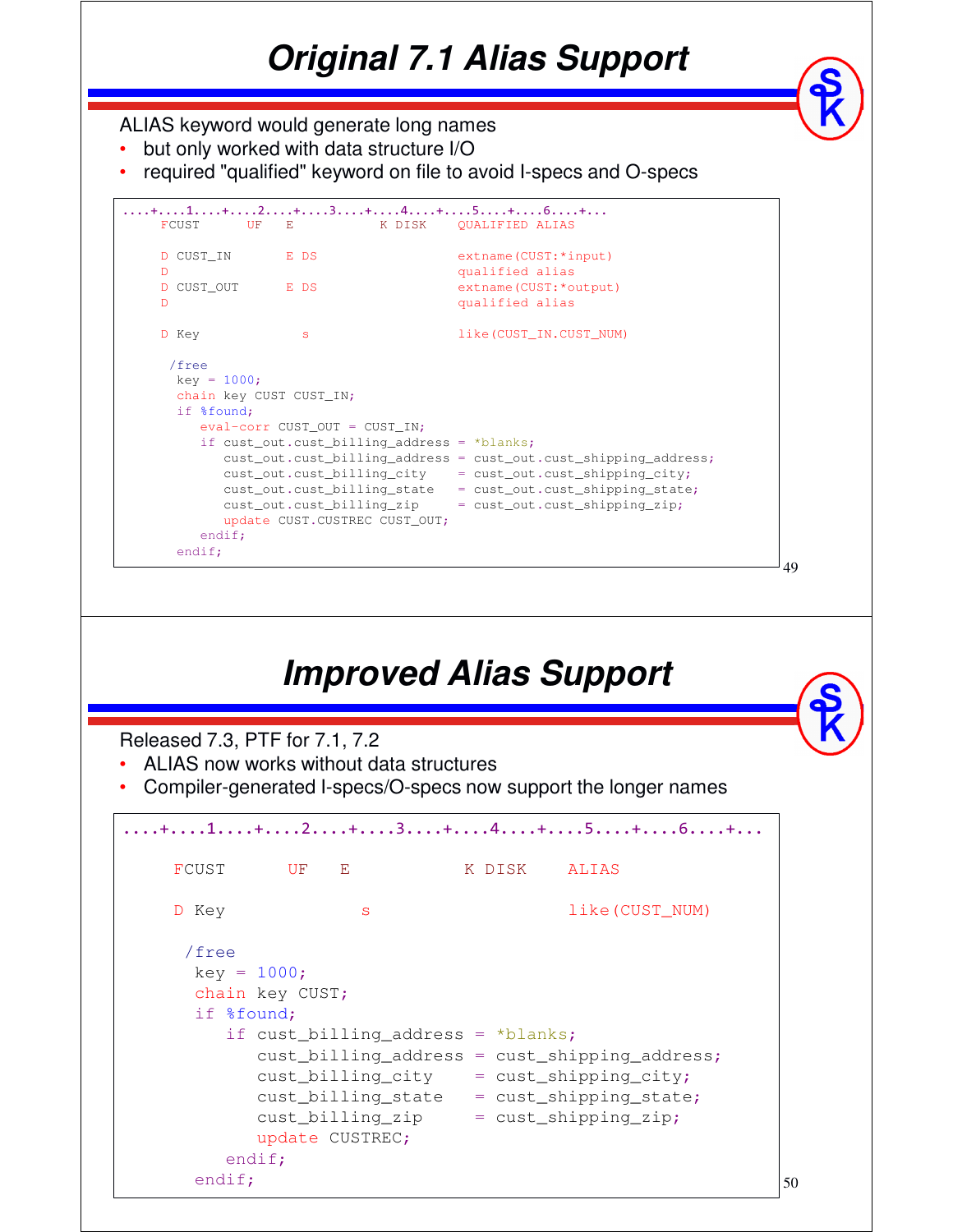#### *Relaxed DS I/O Rules*

Prior to this update, if you use data structures for I/O, you must have separate ones for \*INPUT and \*OUTPUT.

Released 7.3, PTF for 7.2, 7.1

- Can use EXTNAME(MYFILE:\*ALL) for any type of I/O
- Or can use LIKEREC(MYFILE) (with no usage) for any type of I/O

| $*$ $*$ $F$ REE<br>dcl-f CUST disk keyed usage (*input: *output: *update);<br>dcl-ds rec extname ('CUST': *ALL) qualified alias end-ds; |                                                     |  |
|-----------------------------------------------------------------------------------------------------------------------------------------|-----------------------------------------------------|--|
| chain 1000 CUST rec;<br>if %found;                                                                                                      | Same DS on<br>chain, update and<br>write operations |  |
| rec.cust_billing_address = '123 Main Street';<br>update CUSTREC rec;                                                                    |                                                     |  |
| else;                                                                                                                                   |                                                     |  |
| $rec.cust_name = 1000;$                                                                                                                 |                                                     |  |
| rec.cust_shipping_address = '123 Main Street';<br>write CUSTREC rec;                                                                    |                                                     |  |
| endif;                                                                                                                                  | 51                                                  |  |



Like the %NULLIND BIF, the NULLIND keyword requires ALWNULL(\*USRCTL) to be specified on the CTL-OPT or H-spec.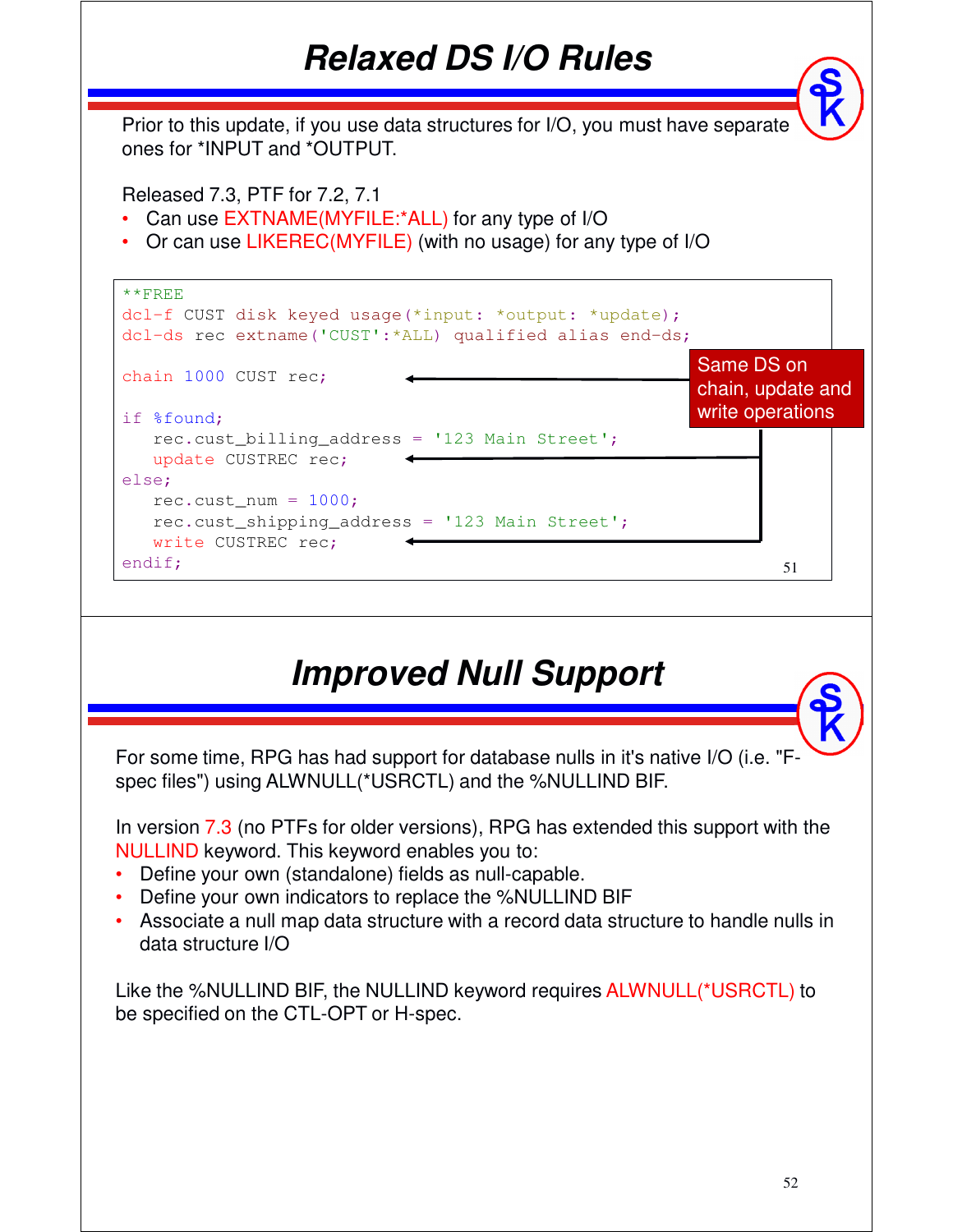### *Standalone Null-Capable Field*



```
msg = 'Order was shipped on ' + %char(ShipDate.*USA);else;
  msg = 'Order has not been shipped';
endif;
%nullind(ShipDate) = *ON;
```

```
53
```
# *Works with OPTION(\*NULLIND)*

Null capable fields can be passed between subprocedures as well

```
dcl-s ShipDate date NULLIND;
  .
  .
TestNull(ShipDate);
  .
  .
dcl-proc TestNull;
  dcl-pi *N;
      TheDate Date options(*nullind);
  end-pi;
   if %nullind(TheDate);
     dsply 'is null';
   else;
     dsply 'is not null';
   endif;
end-proc;
```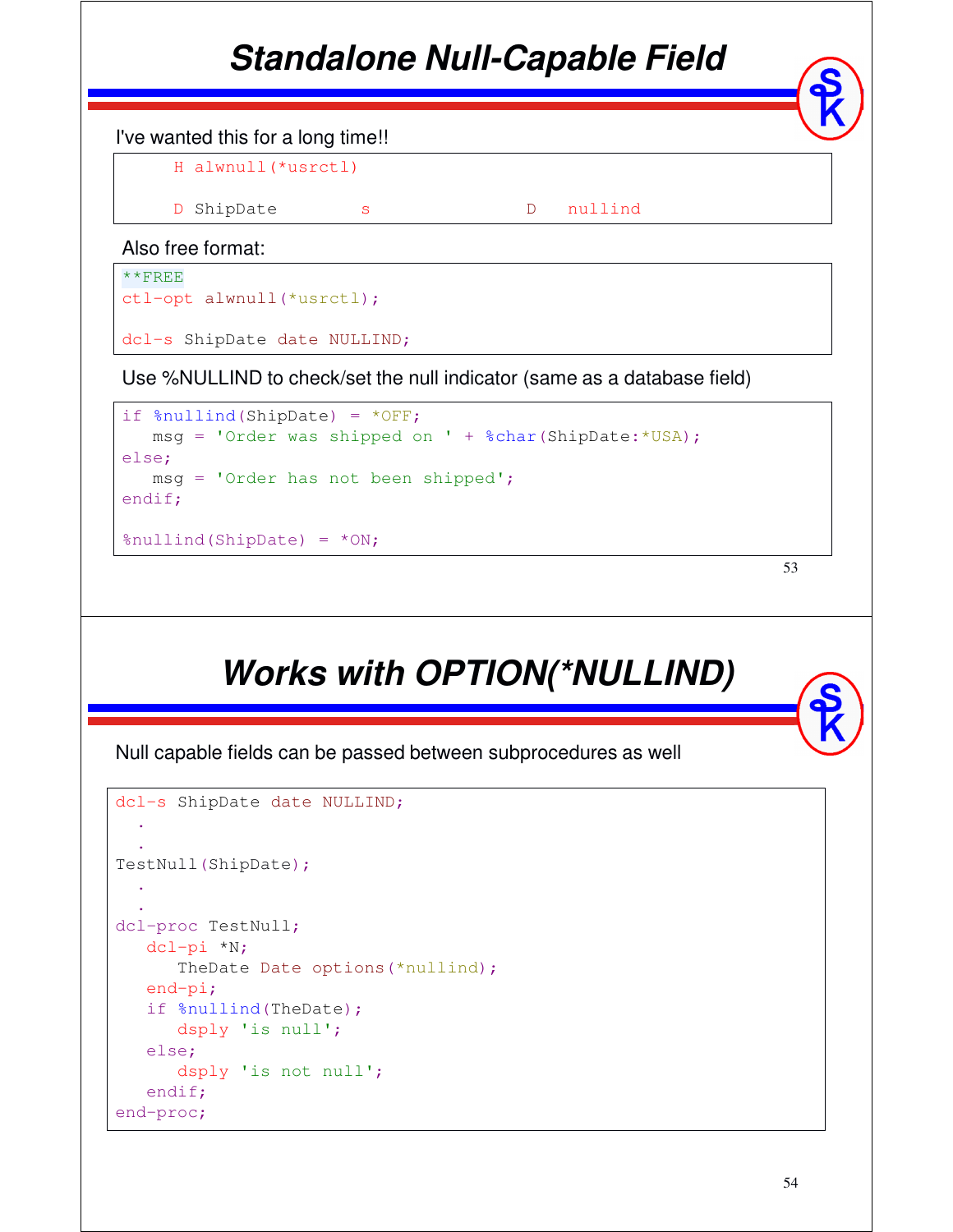### *Use Your Own Indicator for Nulls*

```
ctl-opt alwnull(*usrctl);
```

```
dcl-s NullShipDate ind;
dcl-s ShipDate date NULLIND (NullShipDate);
// This is the same as % * \frac{1}{10} and \frac{1}{10} = *ON
NullShipDate = *ON;// This is the same as IF %NULLIND(ShipDate)=*ON
if NullShipDate = *ON;// not shipped
endif;
```
Also works in fixed format (in case you were wondering)



55

# *Using NULLIND for Files*

Released in 7.3, LIKEREC/EXTNAME can be used with \*NULL to build a data structure that has the null indicators for a database record.

For example, consider this file

```
Create Table NULLTEST (
  CustNo numeric(4, 0) not null,
  FirstOrd date,
  AmtOwed decimal(9, 2),
  SalesRep char(30)
)
rcdfmt NULLTESTF;
```
FirstOrd, AmtOwed and SalesRep are null capable (but CustNo is not)

RPG code example on next slide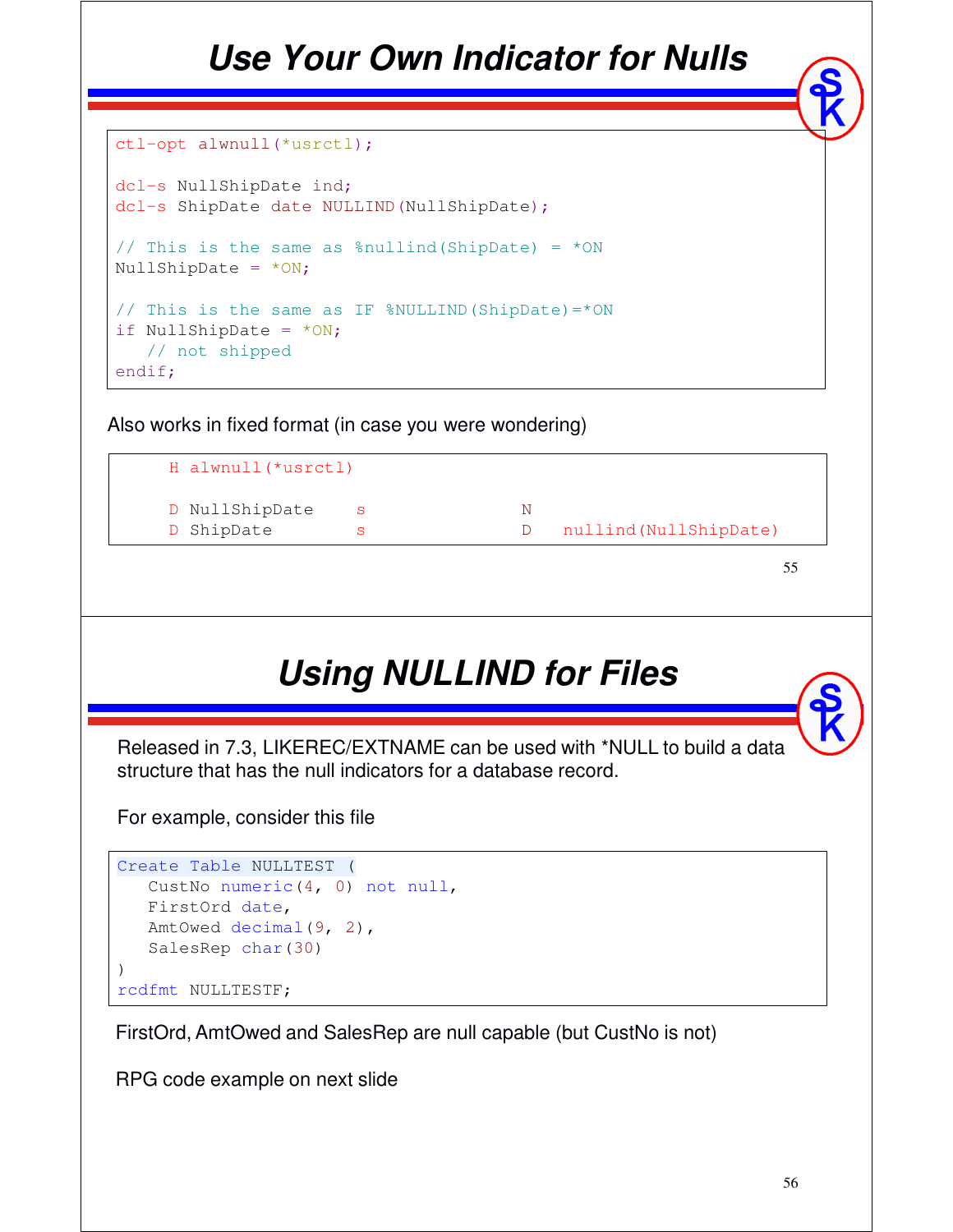#### *LIKEREC/EXTNAME \*NULL*

Released in 7.3

- Requires ALWNULL(\*USRCTL)
- Still need to say \*INPUT/\*OUTPUT/\*ALL so it knows which fields to include
- Add \*NULL to make it the null map for the record
- Add NULLIND to the "normal" record DS to associate the null map to it.

```
**FREE
ctl-opt alwnull(*usrctl);
dcl-f NULLTEST disk usage(*input:*update);
dcl-ds NULL likerec(NULLTESTF:*ALL:*NULL);
dcl-ds REC likerec(NULLTESTF:*ALL) nullind(NULL);
read NULLTEST rec;
if null.FirstOrd = *ON;null.FirstOrd = *off;
  Rec.FirstOrd = %date();
  update NULLTESTF rec;
endif;
```
# *Use NULLIND in Prototypes*

57

58

You can use NULLIND on prototypes/procedure interfaces…

- must specify an indicator parameter, NULLIND(field) not just NULLIND
- Indicator parameter must be passed in the same parameter list
- works with both standalone fields and data structures

```
CheckFields(rec : null);
  .
  .
dcl-proc CheckFields;
  dcl-pi *n;
     r likeds(rec) nullind(n);
     n likeds(null);
   end-pi;
   if n.AmtOwed = *off;
      dsply (%char(r.CustNo) + ' owes ' + %char(r.AmtOwed));
   endif;
  if n.SalesRep = *ON;dsply (%char(r.CustNo) + ' has no sales rep');
   endif;
end-proc;
```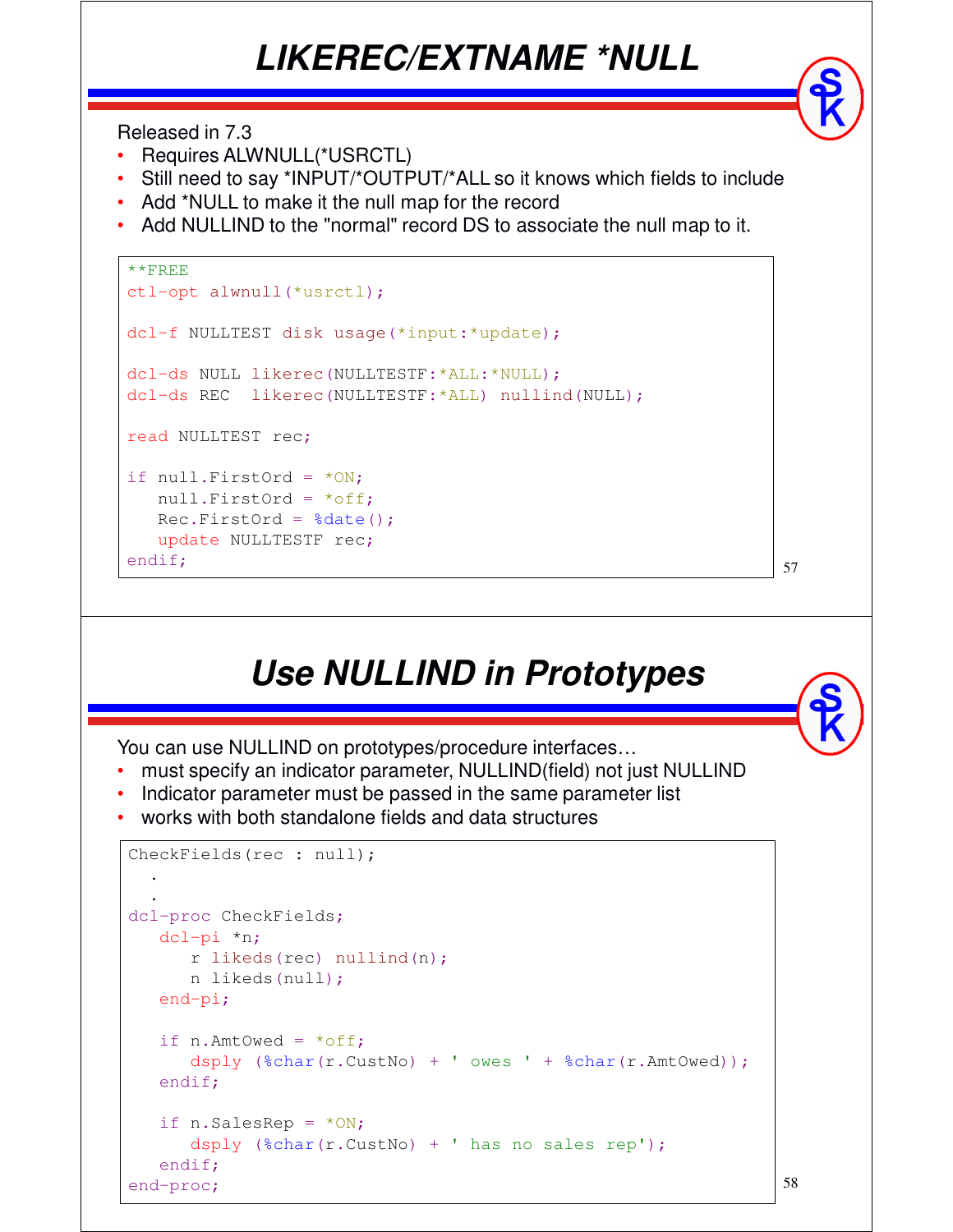#### *Free Format (Definitions)*

Released in 7.2, PTF back to 7.1

- CTL-OPT replaces H-spec
- DCL-S replaces D-spec for standalone variables
- DCL-F replaces F-spec
- DCL-DS replaces D-spec for data structures.
- New POS keyword sometimes nicer than OVERLAY(var:pos)
- Sequence of F and D specs no longer matters.

```
....+....1....+....2....+....3....+....4....+....5....+....6....+....7....+....8 
     ctl-opt dftactgrp(*no) option(*srcstmt:*nodebugio);
     dcl-s rrn packed(4: 0);
     dcl-f MYFILE workstn sfile(SFL01:rrn)
                          indds(inds);
     dcl-ds inds qualified;
        Exit ind pos(3);
        Cancel ind pos(12);
        ClearSFL ind pos(50);
        ShowSFL ind pos(51);
     end-ds;
```
59

#### *Free Format (More DS Options)*

Released in 7.2, PTF back to 7.1

- Use \*N for the DS name for an "unnamed" DS
- END-DS can go on the same line if you have no subfields.
- **EXTNAME or EXT for externally defined structures.**

```
....+....1....+....2....+....3....+....4....+....5....+....6....+....7....+....8 
      dcl-ds *N;
         field1 char(10);
         field2 packed(9: 2);
         field3 zoned(7: 1);
      end-ds;
      dcl-ds CUSTREC ExtName('CUSTMAS') end-ds;
      dcl-f PRINTFILE PRINTER(132);
      dcl-ds DATA len(132) end-ds;
        .
        .
      DATA = 'Print this';
      write PRINTFILE DATA;
```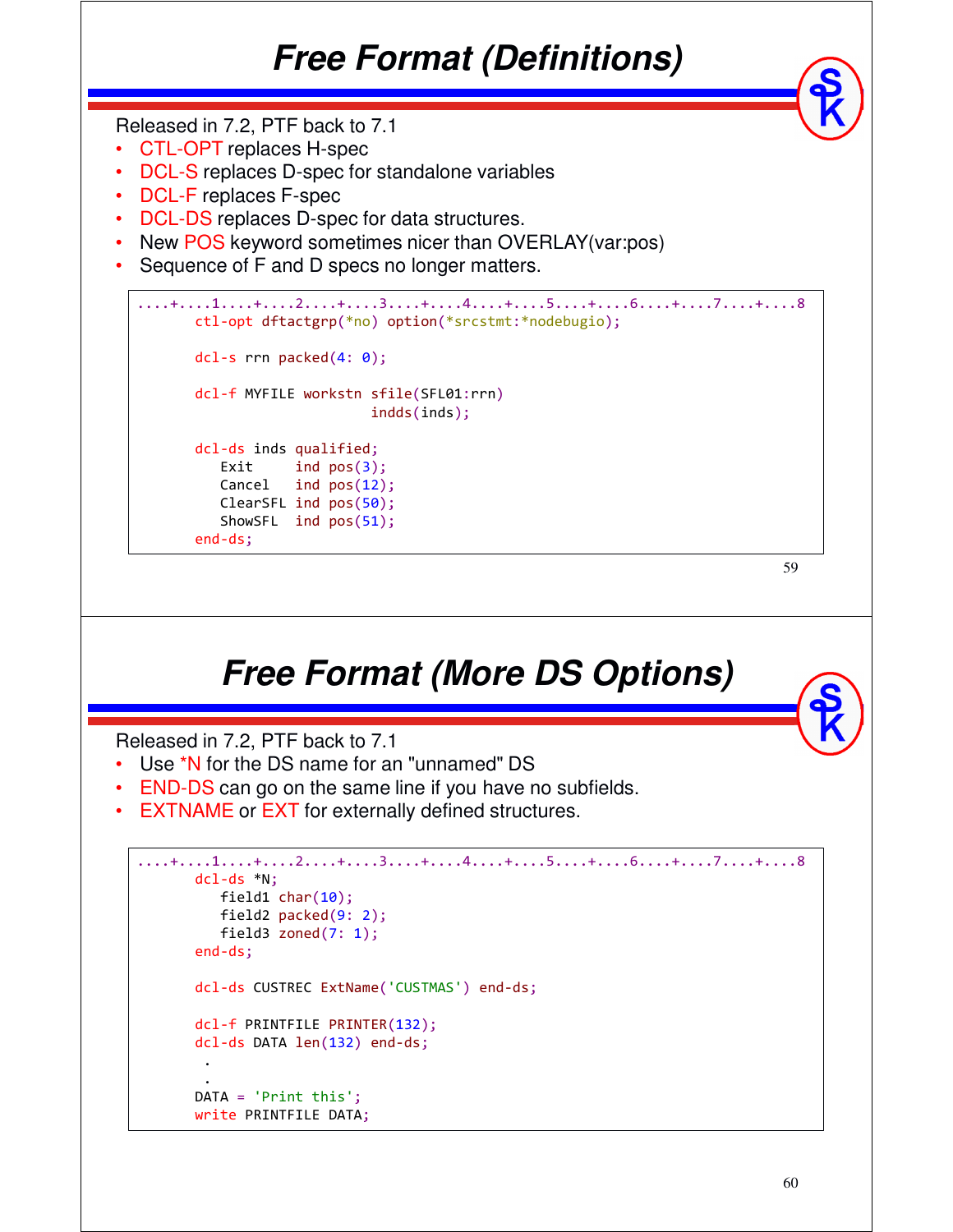#### *Free Format (Procedures)*

Released 7.2, PTF back to 7.1

- DCL-PROC and END-PROC replaces P-spec.
- DCL-PI and END-PI replace D-spec with PI.
- You can use \*N on the DCL-PI for same name as the DCL-PROC.
- Prototypes are only needed when there's no matching PI in the same module

```
....+....1....+....2....+....3....+....4....+....5....+....6....+....7....+....8 
      dcl-proc myProcedure;
         dcl-pi myProcedure int(10); ( --or-- dcl-pi *N int(10); )
            parm1 char(10) const;
            parm2 packed(7: 2) const;
         end-pi;
         dcl-s myVar like(parm2);
         return myVar;
      end-proc;
```

```
61
```

|                               |                         |     | EXPORT(*DCLCASE)                                                                     |
|-------------------------------|-------------------------|-----|--------------------------------------------------------------------------------------|
|                               |                         |     |                                                                                      |
|                               |                         |     | Previously, when procedure name was case-sensitive, you had to repeat it in ExtProc: |
|                               |                         |     | +1+2+3+4+5+6+7+8                                                                     |
| D MiXeDcAsEnaMe<br>D<br>parm1 | <b>PR</b>               | 10a | ExtProc('MiXeDcAsEnaMe')<br>const                                                    |
|                               |                         |     |                                                                                      |
| P MiXeDcAsEnaMe               | B.                      |     | Export                                                                               |
| MiXeDcAsEnaMe<br>D.           | PI                      |     |                                                                                      |
| parm1<br>D<br>/free           |                         | 10a | const                                                                                |
| /end-free                     | whatever procedure does |     |                                                                                      |
| P                             | E                       |     |                                                                                      |

\*DCLCASE makes DCL-PROC case-sensitive. Released in 7.2, PTF back to 7.1

```
....+....1....+....2....+....3....+....4....+....5....+....6....+....7....+....8 
      dcl-proc MiXeDcAsEnaMe export(*dclcase);
         dcl-pi *n;
            parm1 char(10) const;
         end-pi;
          // whatever procedure does. 
      end-proc;
```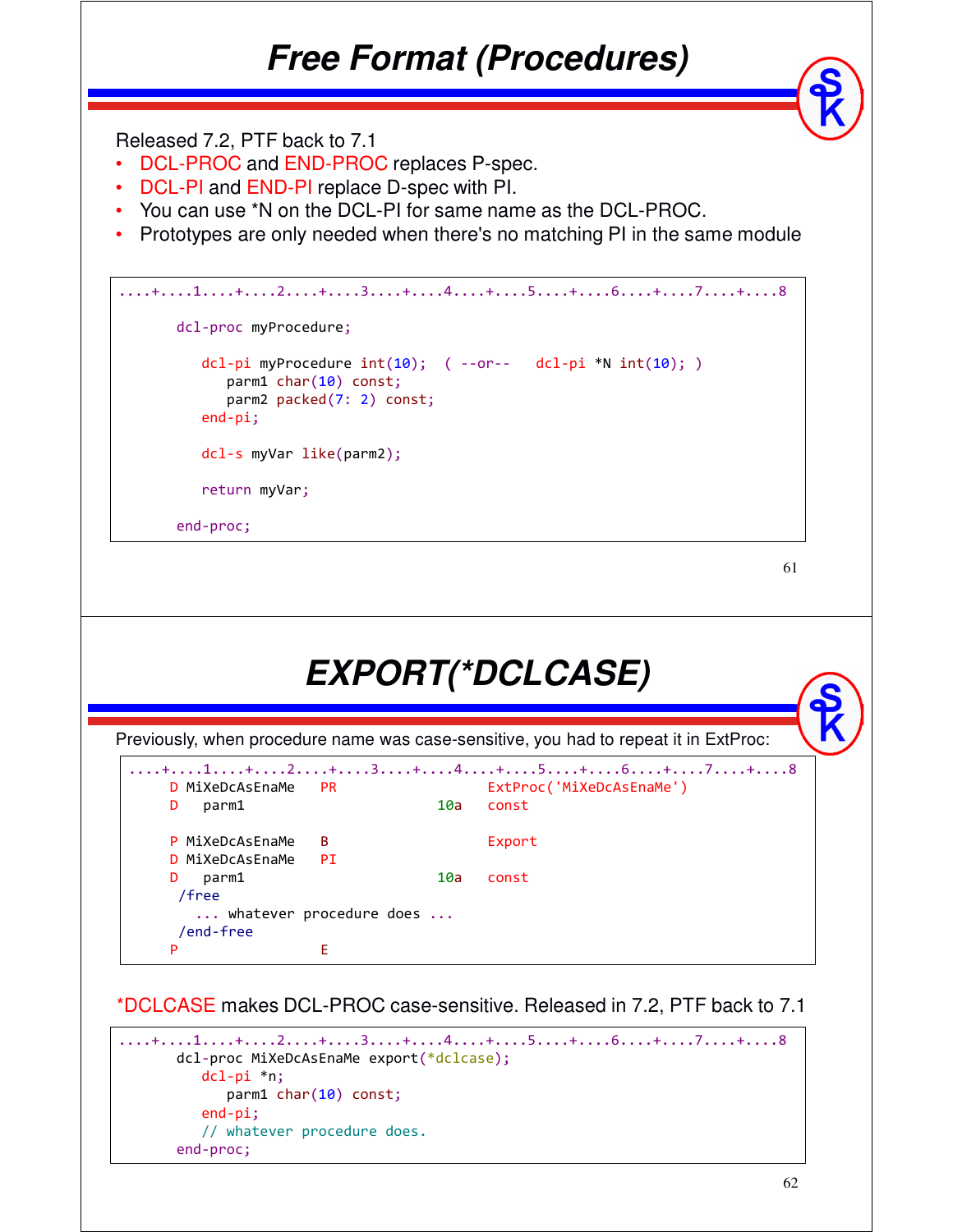### *EXTPROC(\*DCLCASE)*

Can be used to call procedures with case-sensitive names without ExtProc. Released in 7.2, PTF back to 7.1

```
....+....1....+....2....+....3....+....4....+....5....+....6....+....7....+....8 
       dcl-pr MiXeDcAsEnaMe int(10) extproc(*dclcase);
         parm1 char(10) const;
       end-pr; 
       MiXeDcAsEnaMe(myVariable);
... can also be used with APIs, such as the Unix-type ones ...
       dcl-pr unlink int(10) extproc(*dclcase);
         path pointer value options(*string);
       end-pr;
```
63

#### *Mix Free Format With Fixed*

Released in 7.2, PTF back to 7.1

unlink('/tmp/deleteMe.txt');

The /free and /end-free options are no longer required

```
....+....1....+....2....+....3....+....4....+....5....+....6....+....7....+....8 
    dcl-s Y packed(9: 2);
  D X s 9p 2
    x = 27.50;
  C eval Y = 25.50
```
D/F spec sequence doesn't matter, even in fixed format

```
....+....1....+....2....+....3....+....4....+....5....+....6....+....7....+....8 
  D DATA ds 132
  FPRINTFILE O F 132 PRINTER
  C eval DATA = 'Print Me'
  C write PRINTFILE DATA
```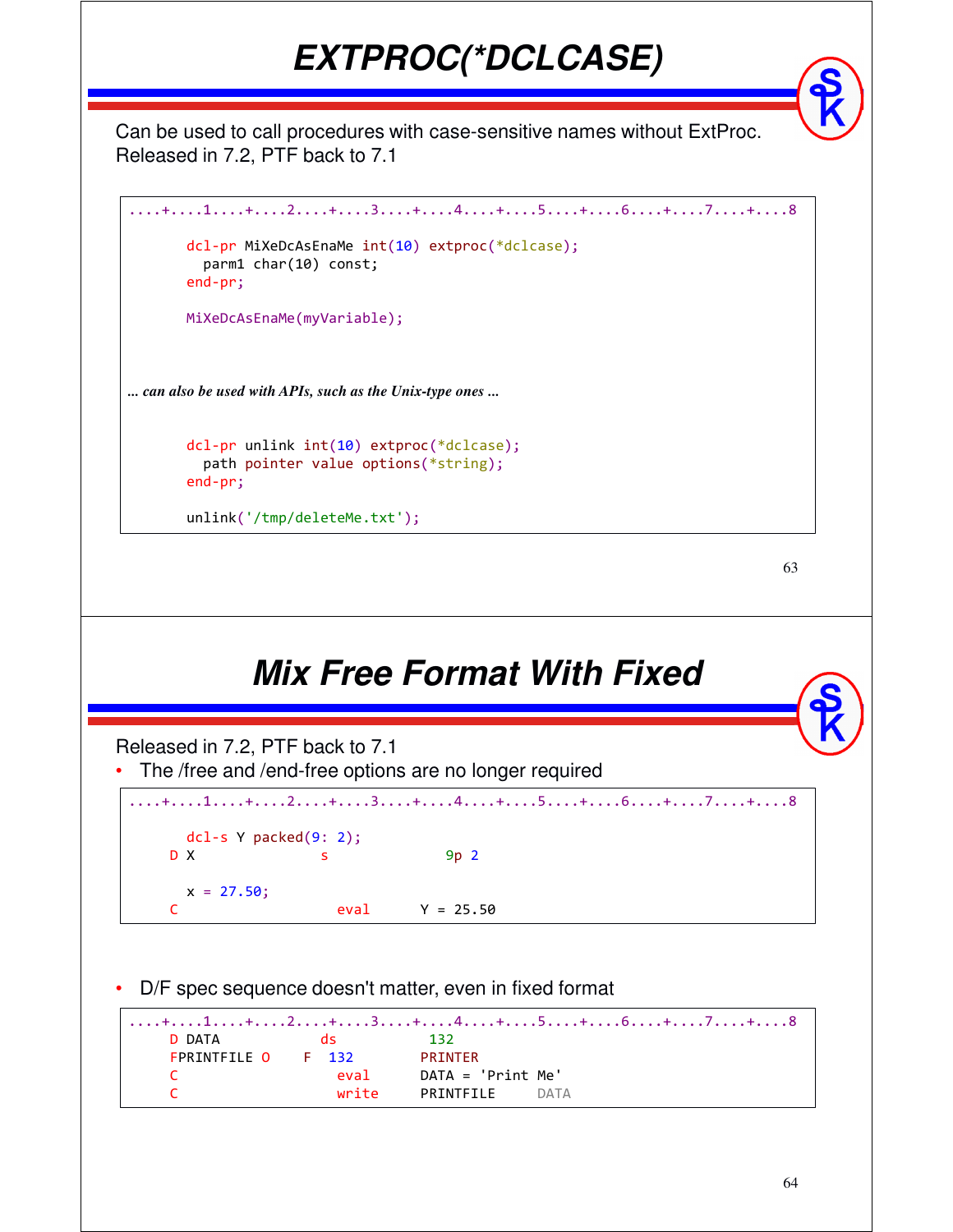# *"Fully Free" Columns Support*

Released in 7.3, PTF for 7.1 and 7.2

- Start with \*\*FREE keyword in col 1 of line 1 of your source
- Start with column 1, no limit in line length (aside from record length )
- No length limit on line at all when using IFS files
- cannot use fixed format statements (except via copy book)
- copy books that want \*\*FREE also code it on col 1, line 1 of copy book.
- After line 1 starting with \*\* is for CTDATA



65

#### *Free Format Is Awesome!*

Free format for H, F, D and P specs

- Available in 7.2+, PTF available for 7.1 no waiting!
- Much easier for new programmers to learn
- Adds new features like \*DCLCASE and POS
- Fixed "bad-old" features with F/D spec order and /free /end-free
- Already extremely widely used in the RPG industry!!

The main complaint at the time this was released was

- Still limited to using columns  $8 80$
- But this was fixed later with \*FREE support
- So many cool new things, I just can't handle it!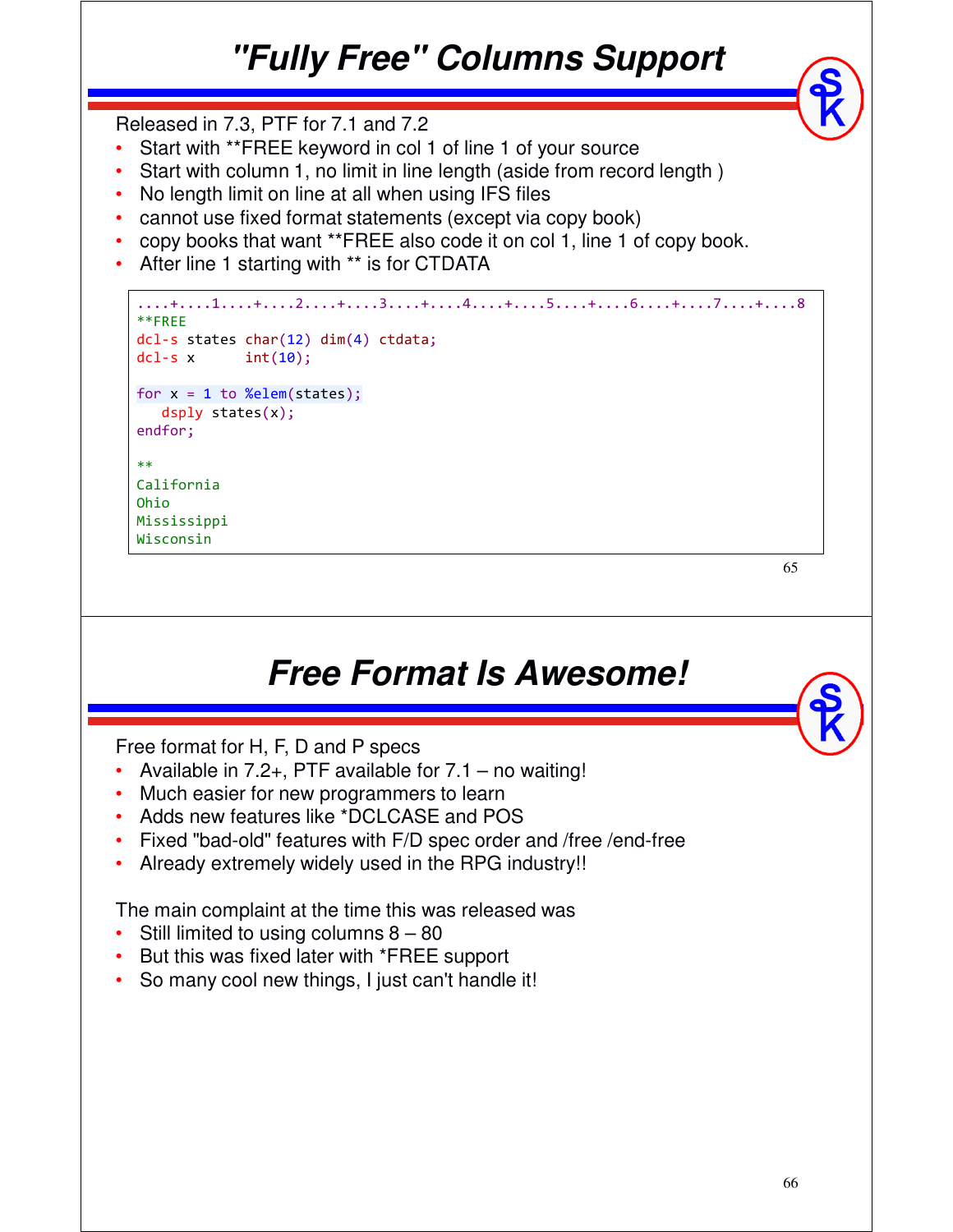### *CCSIDs Are Really Important*

67 Funny how many programmers, especially in the USA, seem to ignore CCSIDs. You use CCSIDs every time you use text. • Letters, symbols, punctuation, etc. • Everything that isn't raw binary data like images, sound, or binary numbers!! • That's the vast majority of what we do in business programming! If you don't think about the CCSID of your data, the computer *assumes* the default. • Shouldn't you, the programmer know what's going on? • When the CCSID is different, don't you want to be in control of what's happening? CCSIDs Are Not Just For Foreign Countries!! • In the USA, we typically use CCSID 37, which is one flavor of EBCDIC There are many others  $-$  even the UK's is different! • France, Germany, Italy, Spain, Mexico, French Canada, China, Korea, etc • There are different EBCDICs for each, different ASCIIs for each Unicode is the best! Most modern – today's solution, not yesterdays! • Supports all characters for all languages all in one CCSID! *Char/Alpha CCSID Support*

Released in 7.2 (Not available in 7.1)

- CCSID keyword when defining your fields
- Can be EBCDIC, ASCII or UTF-8 Unicode
- RPG now natively works with all of these character sets!!
- /SET and /RESTORE can be used to set the defaults for a group of definitions

```
....+....1....+....2....+....3....+....4....+....5....+....6....+....7....+....8 
dcl-s var1 char(100); // default is job CCSID (37 for me)
dcl-s var2 char(100) ccsid(*utf8); // special value *UTF8 = CCSID 1208
/set ccsid(*char: *utf8)
dcl-s var3 varchar(100);
dcl-s var4 char(200);
/restore ccsid(*char)
var1 = 'MEEEE SCOTT!'; // EBCDIC, default
var2 = var1; \sqrt{2} / converted to UTF-8
var3 = 'HIIIM SCOTT!'; // also converted.
var4 = var3; extending the variation of the variation of \ell no conversion needed
var1 = var3; \sqrt{2} // converted to EBCDIC
```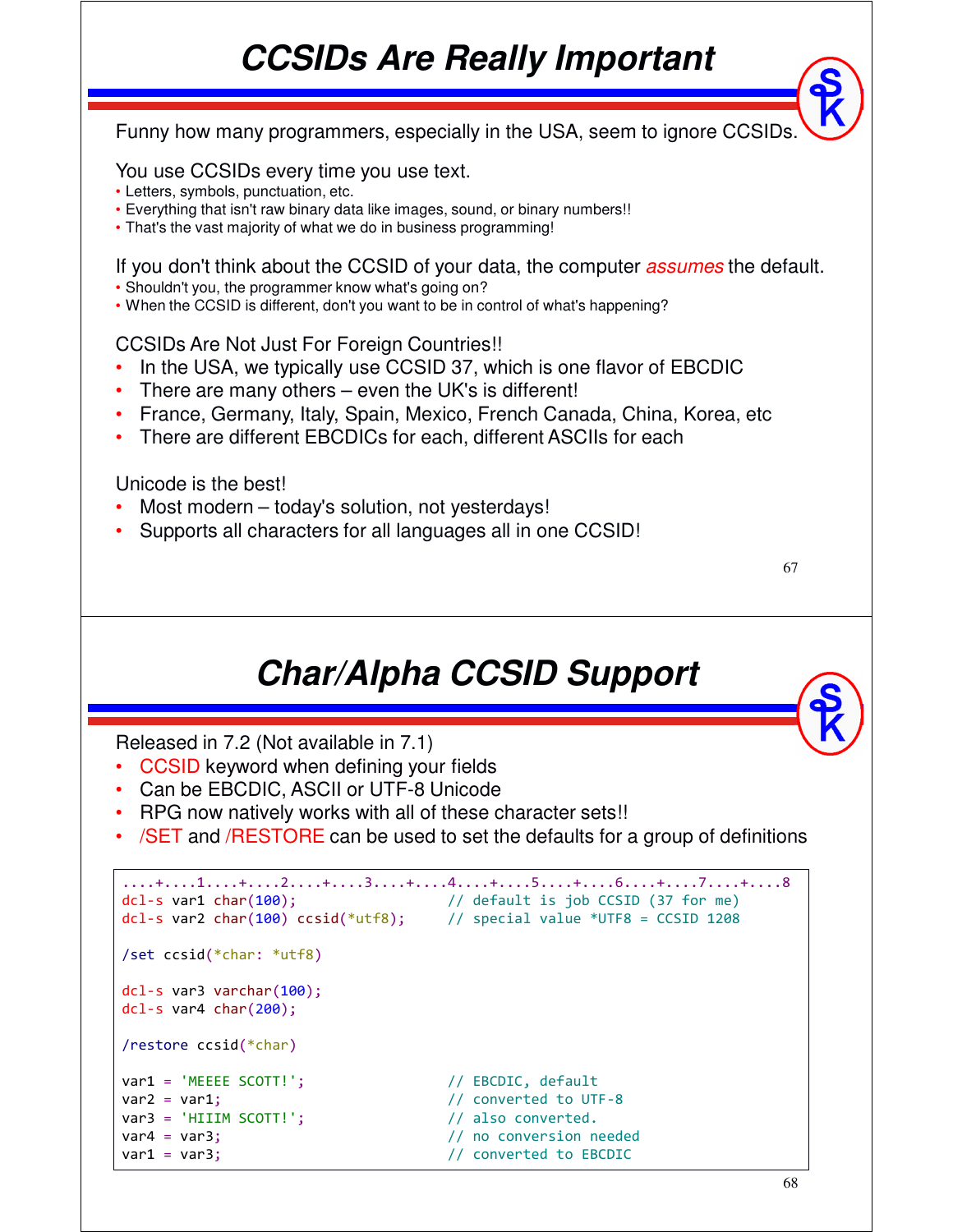#### *More Special Values*

Released in 7.2 (Not available in 7.1)

- Already saw CCSID(\*UTF8) is UTF-8, same as CCSID 1208
- CCSID(\*UTF16) is UTF-16 same as CCSID 1200 (for double-byte fields)
- External data structures can use CCSID(\*EXACT) to match the CCSIDs of the file the definition came from.
- CCSID(\*HEX) when you never want conversion between CCSIDs
- CCSID(\*JOBRUN) uses the job's default CCSID
- CCSID(\*JOBRUNMIX) uses the mixed CCSID related to job CCSID

```
Create Table PSNFILE ( 
 Name char(30) ccsid 1208,
  Address char(40) ccsid 37 
)
```
rcdfmt PSNFILEF;

```
....+....1....+....2....+....3....+....4....+....5....+....6....+....7....+....8 
      dcl-s var1 ucs2(10) ccsid(*utf16);dcl-s var2 char(10) ccsid(*hex);
     dcl-s var3 char(10) ccsid(*jobrun);
```
// Name will have CCSID 1208, Address will have CCSID 37 dcl-ds PSNFILE ext ccsid(\*exact) end-ds;

69

#### *CTL-OPT CCSID Keywords*

Released in 7.2 (Not available in 7.1)

- CTL-OPT (H-Spec) CCSID keyword sets default for whole module
- You can also set CCSID(\*UCS2:1200), but we've had that for a long time.

```
\dots+\dots....+\dots....+\dots....+....3....+....4....+....5....+.....6
   H ccsid(*char: *utf8)
    -or-
   ctl-opt ccsid(*char: *utf8);
```
#### Released in 7.2, PTF for 6.1, 7.1

CTL-OPT (H-Spec) CCSIDCVT keyword has two functions

- \*EXCP causes RPG to send an exception (error) when a character would be lost by CCSID conversion
- \*LIST puts a listing of all of the automatic CCSID conversions that are taking place into your compile listing, so it's easy to see where stuff is being translated automatically.

```
....+....1....+....2....+....3....+....4....+..
    H ccsidcvt(*list)
     -or-
    ctl-opt ccsidcvt(*excp);
```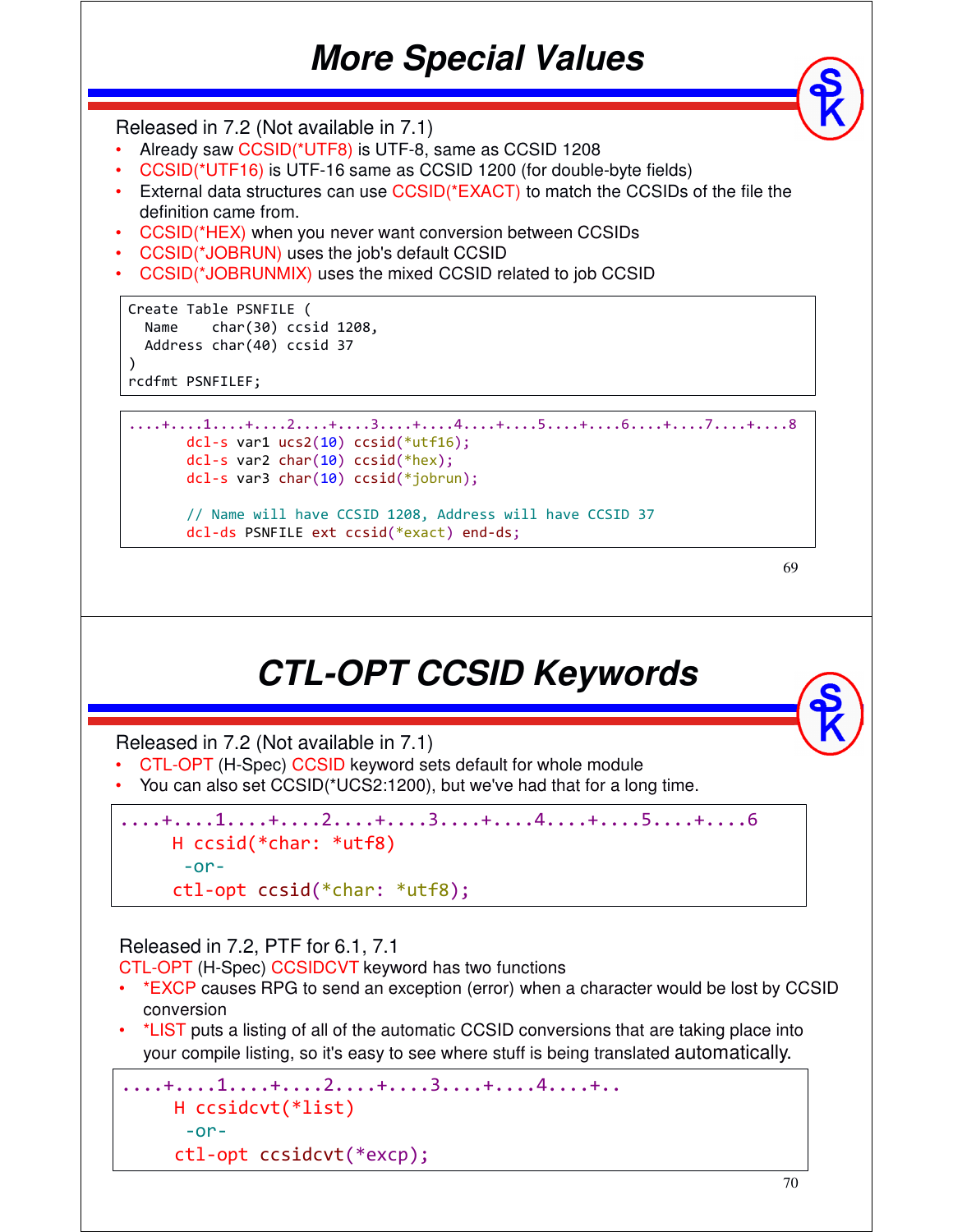What should happen if you convert a character that cannot exist in the result CCSID?

*CCSIDCVT(\*EXCP)*

Default: A substitution character is inserted that shows that some character is missing.

With \*EXCP: An exception/error is sent to your RPG program



```
71
```
#### *CCSIDCVT(\*LIST)*

```
....+....1....+....2....+....3....+....4....+....5....+....6....+....7...
01 **FREE
02 ctl-opt ccsidcvt(*excp: *list);
03 ctl-opt ccsid(*CHAR: *UTF8) ccsid(*ucs2: *utf16);
04
05 dcl-s var1 ucs2(2);
06 dcl-s var2 char(10);
07 dcl-s var3 char(10) ccsid(*jobrun);
08
09 var1 = u'4f605978'; // Chinese characters for "Ni Hao" in UTF-16 
10 var2 = var1; \frac{1}{20} converted to UTF-8
11 var3 = var2; \frac{1}{2} // converted to US-EBCDIC
```
CCSIDCVT(\*LIST) adds this to compile listing:

|  |           |                   |  |                                |      | CCSID Conversions |  |  |  |  |  |                   |  |  |  |  |  |
|--|-----------|-------------------|--|--------------------------------|------|-------------------|--|--|--|--|--|-------------------|--|--|--|--|--|
|  |           | <b>From CCSID</b> |  |                                |      | <b>To CCSID</b>   |  |  |  |  |  | <b>References</b> |  |  |  |  |  |
|  | 1200      |                   |  |                                | 1208 |                   |  |  |  |  |  |                   |  |  |  |  |  |
|  | 1208      |                   |  |                                |      | *JOBRUN           |  |  |  |  |  |                   |  |  |  |  |  |
|  | * * * * * |                   |  | END OF CCSID CONVERSIONS ***** |      |                   |  |  |  |  |  |                   |  |  |  |  |  |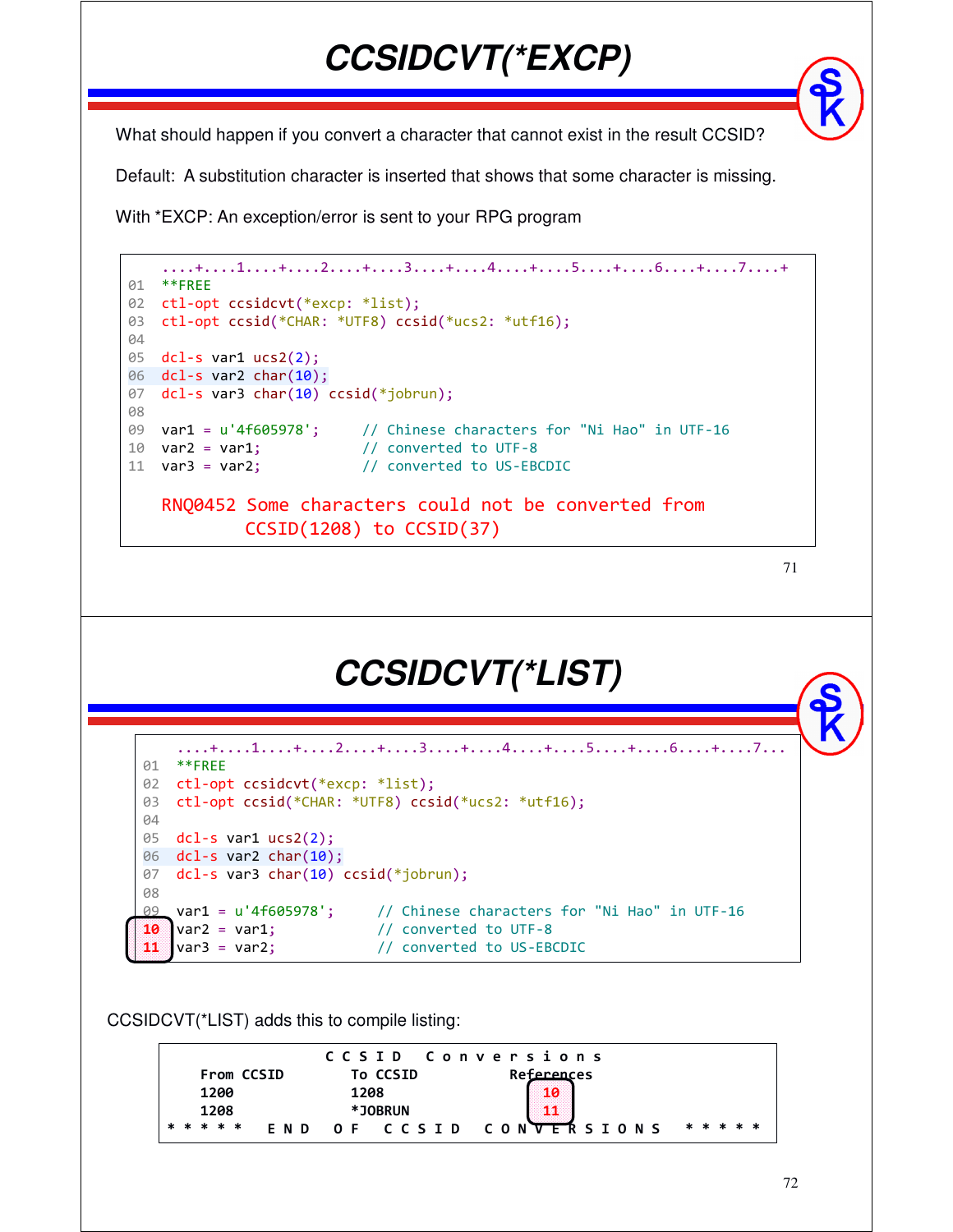#### ....+....1....+....2....+....3....+....4....+....5....+....6....+....7... \*\*FREE ctl-opt openopt(\*nocvtdata); // Default for whole program dcl-f MYFILE workstn sfile(SFL01:rrn) 02 ctl-opt ccsidcvt(\*excp: \*list); 03 ctl-opt ccsid(\*CHAR: \*UTF8) ccsid(\*ucs2: \*utf16); 04 05 dcl-s var1 ucs2(2); 06 dcl-s var2 char(10); 07 dcl-s var3 char(10) ccsid(\*jobrun); 08 09 var1 = u'4f605978'; // Chinese characters for "Ni Hao" in UTF-16 10 var2 = var1;  $\frac{1}{2}$  // converted to UTF-8 11 var3 = var2; // converted to US-EBCDIC 73 *Disabling Database CCSID Conversion* Historically, RPG didn't work with multiple CCSIDs in the same program. • but the database did! • therefore, RPG converted all database CCSIDs to/from the job's CCSID • for backward compatibility, it still does! Now that it does work with lot of CCSIDs (as we just discussed) • It's often better to keep the original database CCSIDs in RPG • We can use RPG's features to convert them if needed.

#### *Expanded Timestamps*

Released 7.2

You can now specify how many fractional seconds you want. You can have up to 12 digits of fractional seconds in a timestamp field.

```
....+....1....+....2....+....3....+....4....+....5....+....6....+....7....+....8 
dcl-s ts timestamp inz(*sys); // YYYY-MM-DD-hh.mm.ss.ffffff (default)
dcl-s ts0 timestamp(0) inz(*sys); // YYYY-MM-DD-hh.mm.ss
dcl-s ts1 timestamp(1) inz(*sys); // YYYY-MM-DD-hh.mm.ss.f
dcl-s ts3 timestamp(3) inz(*sys); // YYYY-MM-DD-hh.mm.ss.fff
dcl-s ts12 timestamp(12) inz(*sys); // YYYY-MM-DD-hh.mm.ss.ffffffffffff
```
The INZ() keyword, TIME opcode and %timestamp() BIF still only set the first 3 fractional digits. The remainder of the timestamp is set to zeroes unless you initialize it yourself with an API or similar.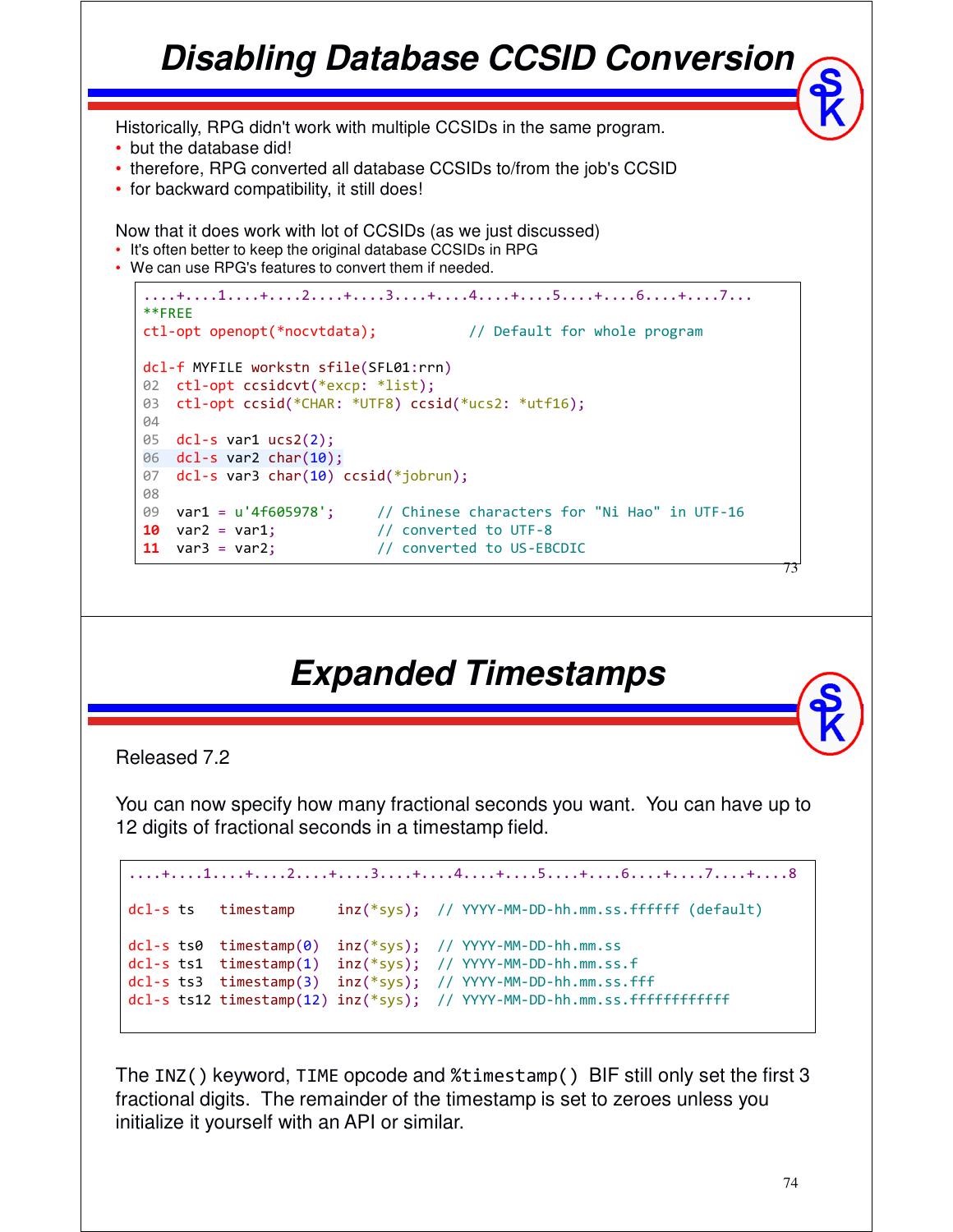#### *%SUBDT Digits/Decimals*

Released in 7.2

The %SUBDT BIF can specify

- a number of digits returned in 3<sup>rd</sup> parameter
- a number of decimal places when working with \*SECONDS

```
....+....1....+....2....+....3....+....4....+....5....+....6....+...
**FREE
dcl-s ts timestamp inz(z'2016-09-16-18.09.33.123456');
dcl-s year4 packed(4: 0);
dcl-s year2 packed(2: 0);dcl-s secs packed(4: 2);
year4 = %subdt(ts: *years:4); // year4 = 2016year2 = %subdt(ts: *years:2); // year2 = 16secs = %subdt(ts; *seconds:4:2); // secs = 33.12
```

```
75
```
# *Other Misc 7.1-7.2 Enhancements*

There are so many enhancements, I don't even have time to cover them all indepth! Here are some that I didn't cover in this talk:

Not covered, because these are already well known:

- XML-INTO was enhanced with countprefix, datasubf (7.1, ptf for 6.1)
- XML-INTO support for case=convert and namespaces (7.2 ptf for 7.1, 6.1)
- Open Access and the HANDLER keyword (7.2 ptf for 7.1, 6.1)

#### Not covered because "too trivial"

- PGMINFO can be used to control which procedures are included in PCML
- VALIDATE(\*NODATETIME) slightly improves date/time performance by eliminating error checking (don't use this, please)
- DCLOPT(\*NOCHGDSLEN) allows %SIZE to figure out the size of a data structure in some definitions by guaranteeing that input, output and calcs won't change the length.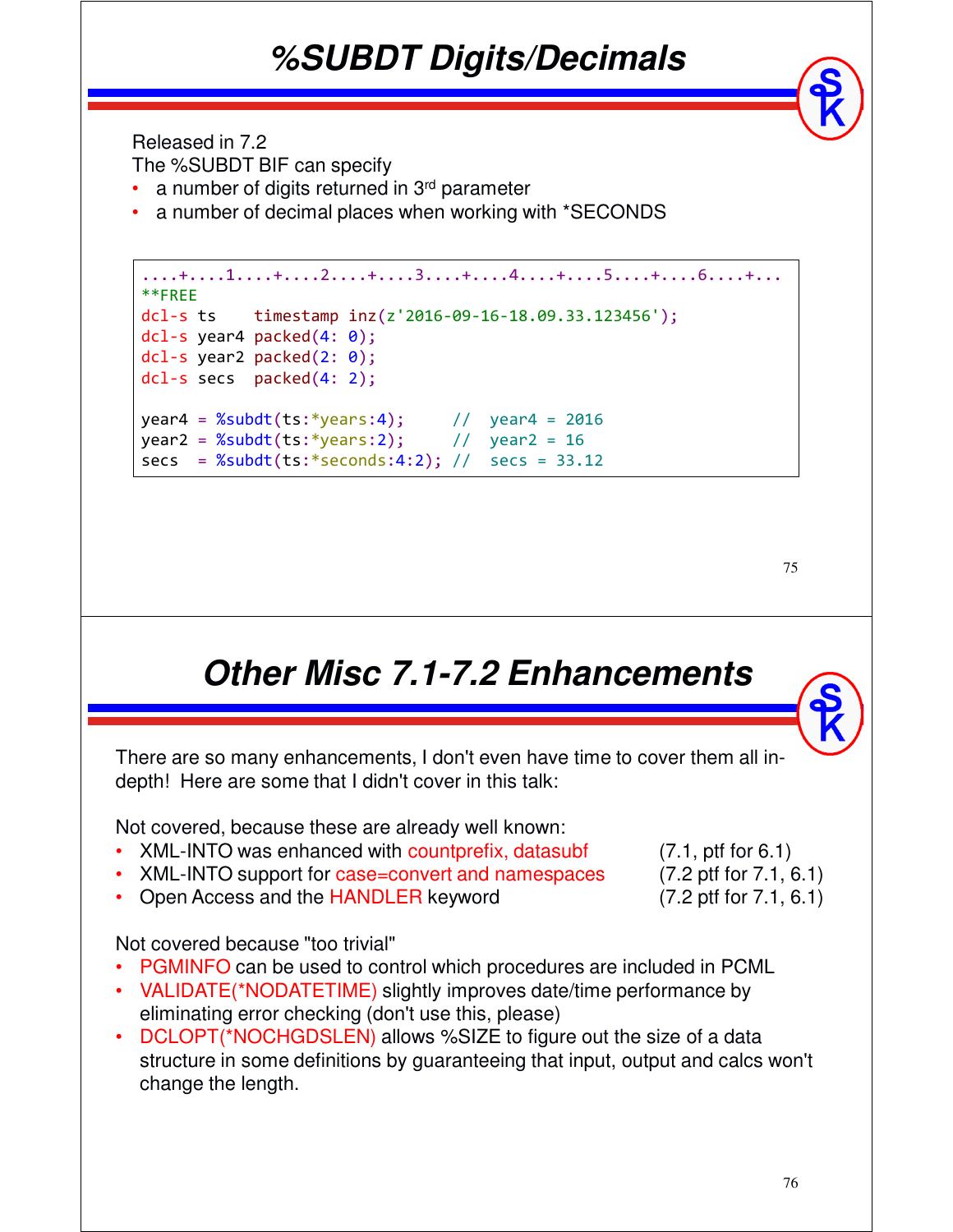### *Soooo Many Enhancements!*

There have been 32 enhancements to RPG the past 5 years

…and around 72 since SEU stopped being enhanced (yet, people still use it!)

That does not include other enhancements that we all use:

• RDi, Db2, SQL Services, HTTP server, Integrated Web Services, etc, etc.

That's a lot of new stuff!

77

#### *During 7.1 Development Cycle*

|                                            | 6.1 | 7.1                       |
|--------------------------------------------|-----|---------------------------|
| Sort and Search Qualified DS Arrays        |     | X                         |
| Sort in Ascending or Descending            |     | $\boldsymbol{\mathsf{x}}$ |
| <b>%SCANRPL BIF</b>                        |     | X                         |
| %LEN(*MAX)                                 |     | X                         |
| <b>ALIAS Support</b>                       |     | X                         |
| <b>RTNPARM</b>                             |     | X                         |
| %PARMNUM                                   |     | X                         |
| Prototypes Are Optional                    |     | X                         |
| Procedures Convert CCSIDs when CONST       |     | $\boldsymbol{\mathsf{x}}$ |
| Teraspace Storage model                    |     | X                         |
| Default ACTGRP is now *STGMDL              |     | $\boldsymbol{\mathsf{x}}$ |
| H-spec option to change ALLOC to teraspace |     | X                         |
| <b>Encrypted Debugging View</b>            |     | X                         |
| XML-INTO datasubf and countprefix          | ptf | X                         |

All features on this chart are available in  $7.1+$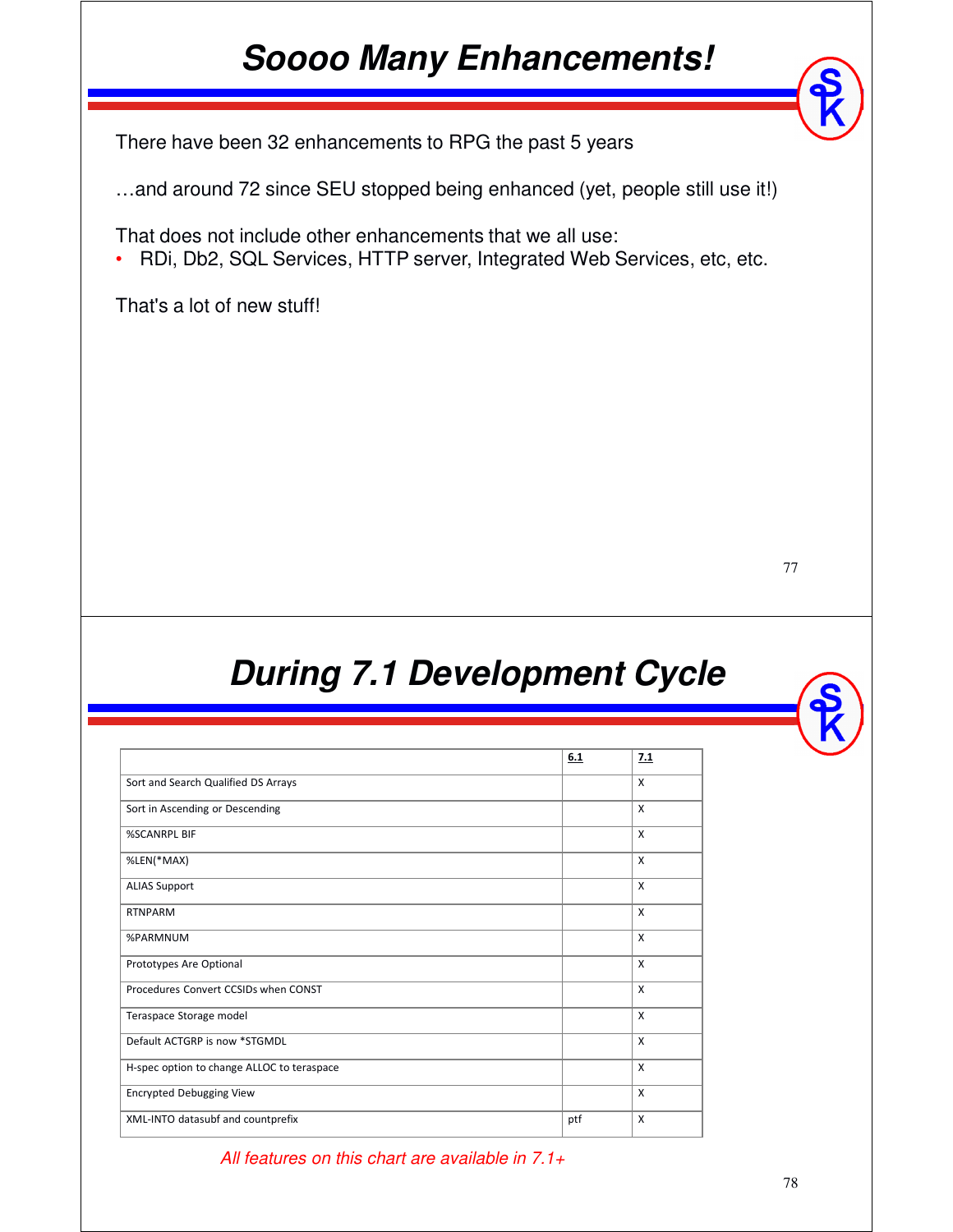### *During 7.2 Development Cycle*

|                                                                  | 6.1 | 7.1 | 7.2          |
|------------------------------------------------------------------|-----|-----|--------------|
| XML-INTO namespaces options                                      | ptf | ptf | X            |
| XML-INTO case=convert                                            | ptf | ptf | X            |
| CCSIDCVT keyword to list or give exceptions during auto-converts | ptf | ptf | X            |
| Date/Time efficiency VALIDATE(*NODATETIME)                       | ptf | ptf | X            |
| Open Access                                                      | ptf | ptf | X            |
| CCSID support on A data type (and UTF-8)                         |     |     | X            |
| CCSID(*EXACT)                                                    |     |     | X            |
| CCSID(*HEX) and hex literals                                     |     |     | X            |
| <b>Conversion During Concatenation</b>                           |     |     | X            |
| OPENOPT(*NOCVTDATA) and DATA(*NOCVT)                             |     |     | X            |
| /SET and /RESTORE                                                |     |     | X            |
| Control %SUBDT Length                                            |     |     | X            |
| Timestamps up to 12 fractional digits (why??)                    |     |     | X            |
| Free-Format H, F, D and P specs                                  |     | ptf | X            |
| No more need for /free and /end-free                             |     | ptf | X            |
| File/Definitions Can be In Any Sequence (Fixed/Free)             |     | ptf | X            |
| EXPORT(*DCLCASE)                                                 |     |     | $\mathsf{x}$ |

All features on this chart are available in 7.2+

79

#### *During 7.3 Development Cycle*

|                                            | 6.1 | <u>7.1</u> | <u>7.2</u> | <u>7.3</u> |
|--------------------------------------------|-----|------------|------------|------------|
| **FREE ("fully free form")                 |     | ptf        | ptf        | X          |
| %SCANR BIF                                 |     |            |            | X          |
| Length Parameter to %SCAN                  |     |            |            | X          |
| Improved ALIAS support                     |     | ptf        | ptf        | X          |
| Relaxed DS I/O rules                       |     | ptf        | ptf        | X          |
| Improvements to DB Null Support -- NULLIND |     |            |            | X          |
| Improvements to PCML generation            |     | ptf        | ptf        | X          |
| DCLOPT(*NOCHGDSLEN)                        |     | ptf        | ptf        | X          |

All features on this chart are available in 7.3+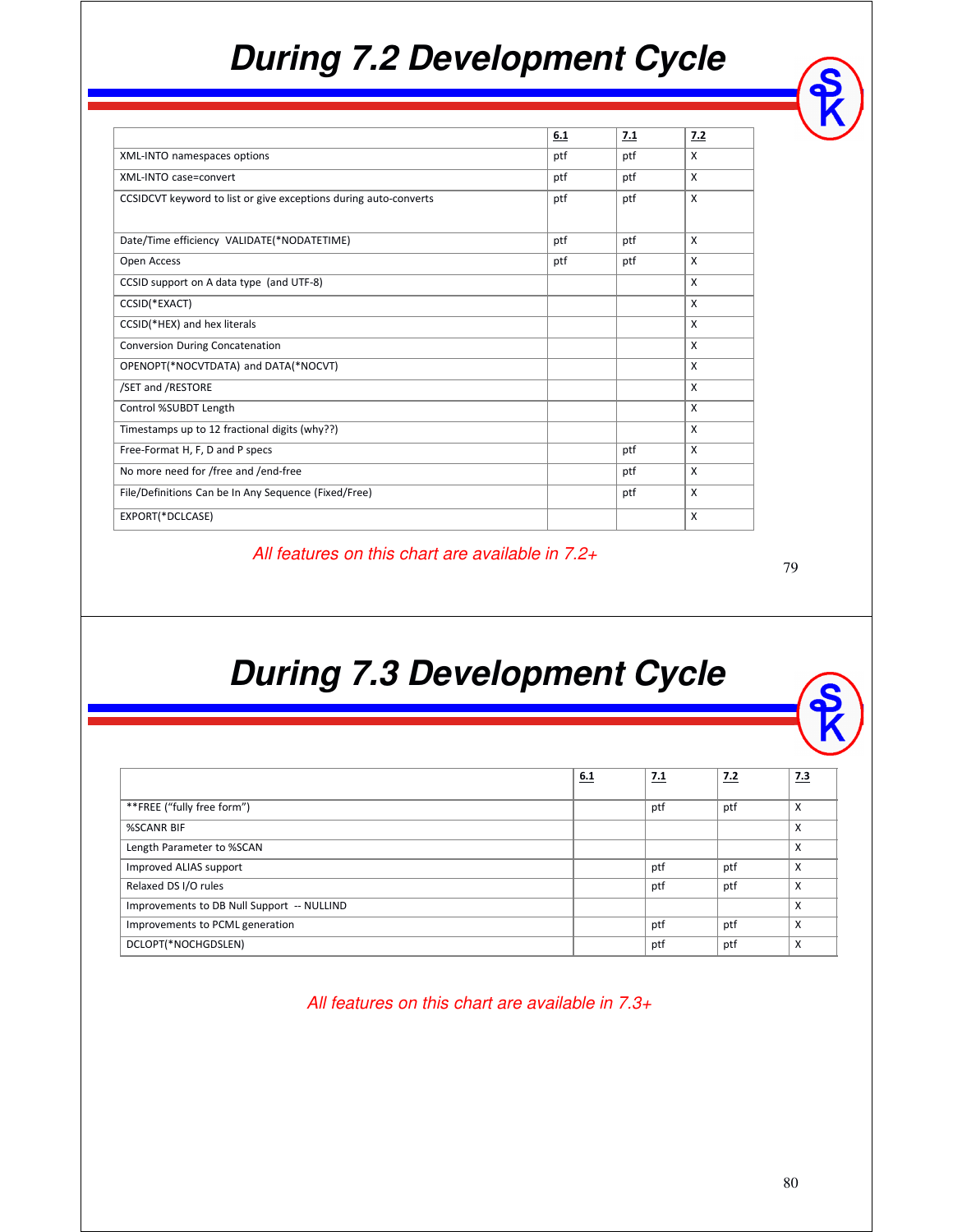### *During 7.4 Development Cycle*

| 7.2<br>ptf | 7.3 | 7.4 |
|------------|-----|-----|
|            |     |     |
|            |     | X   |
| ptf        | ptf | X   |
| ptf        | ptf | X   |
| ptf        | ptf | X   |
| ptf        | ptf | X   |
| ptf        | ptf | X   |
| ptf        | ptf | X   |
| ptf        | ptf | X   |
| ptf        | ptf | X   |
| ptf        | ptf | X   |
|            | ptf | X   |
|            |     | X   |
|            |     | X   |
|            |     | ptf |

All features on this chart are available in 7.4+

81

#### *During 7.5 Development Cycle*

|                                                           | 7.3 | 7.4 | 7.5      |
|-----------------------------------------------------------|-----|-----|----------|
| DATA-GEN                                                  | ptf | ptf | $\times$ |
| OVERLOAD                                                  | ptf | ptf | $\times$ |
| OPTIONS(*EXACT)                                           | ptf | ptf | X        |
| LIKEDS(qualified.name.here)                               | ptf | ptf | X        |
| %KDS with variable key count                              | ptf | ptf | X        |
| %TIMESTAMP with microseconds and *UNIQUE                  | ptf | ptf | X        |
| DEBUG(*RETVAL)                                            | ptf | ptf | X        |
| REQPREXP( *REQUIRE   *WARN )                              | ptf | ptf | X        |
| %RANGE                                                    | ptf | ptf | $\times$ |
| %LIST                                                     | ptf | ptf | X        |
| FOR-EACH loops                                            | ptf | ptf | X        |
| EXPROPTS(*ALWBLANKNUM or *USEDECEDIT) for %DEC, %INT, etc | ptf | ptf | X        |
| EXPROPTS(*STRICTKEY)                                      | ptf | ptf | X        |
| %UPPER and %LOWER                                         | ptf | ptf | X        |
| %SPLIT                                                    | ptf | ptf | X        |
| %MAXARR and %MINARR                                       | ptf | ptf | X        |
| SORTA with multiple %FIELDS                               | ptf | ptf | X        |
| DEBUG(*CONSTANTS)                                         | ptf | ptf | X        |
| SND-MSG                                                   | ptf | ptf | X        |
| ON-EXCP                                                   | ptf | ptf | X        |